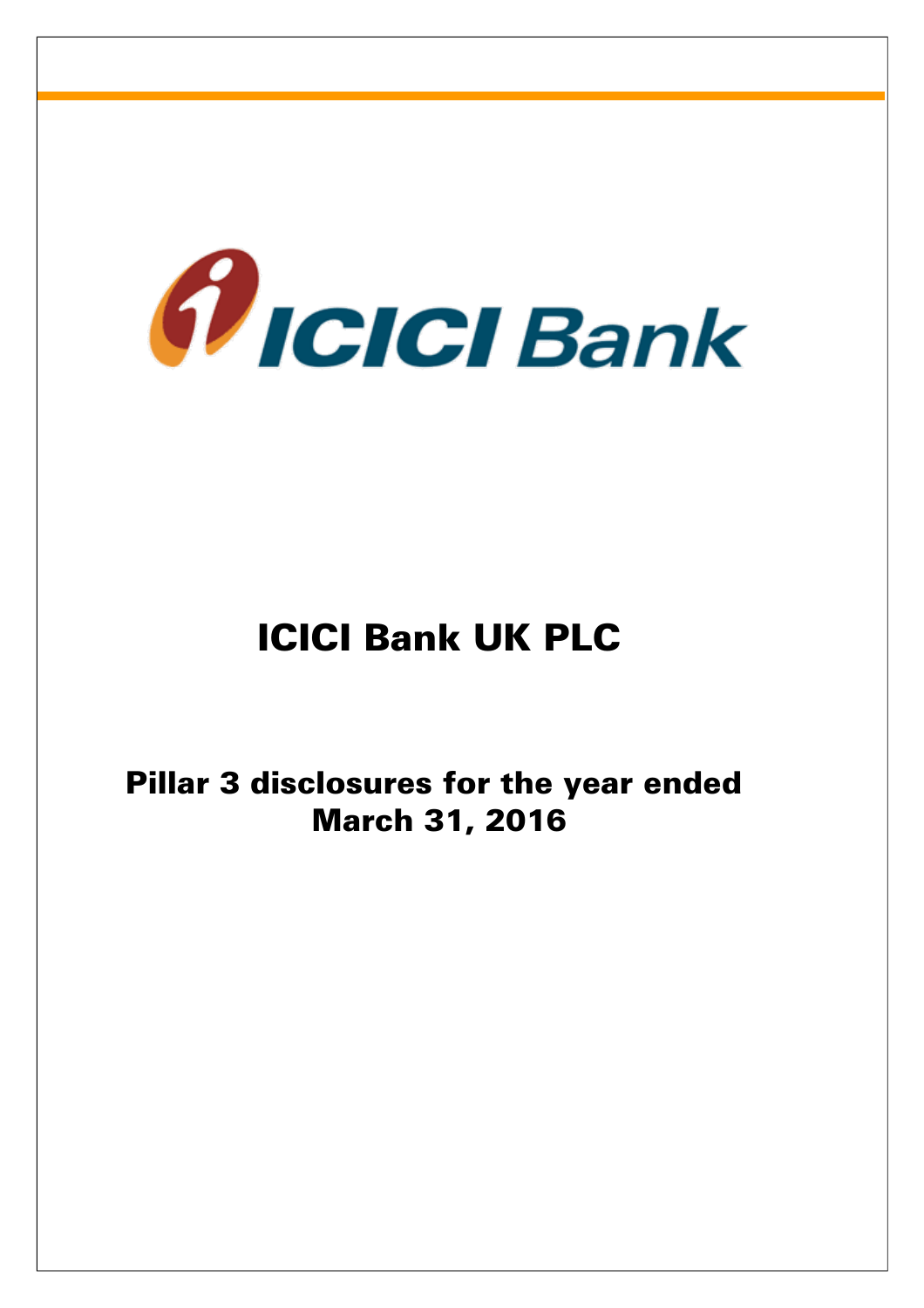

## Table of Contents

| 1              | <b>Overview</b>                                 | 3  |
|----------------|-------------------------------------------------|----|
| $\overline{2}$ | <b>Capital adequacy</b>                         | 5  |
| 3              | <b>Capital Resources</b>                        | 6  |
| 4              | <b>Minimum Capital Requirement: Pillar 1</b>    |    |
| 5              | <b>Credit Risk</b>                              | 8  |
| 6              | <b>Market Risk</b>                              | 17 |
| 7              | <b>Operational risk</b>                         | 19 |
| 8              | <b>Liquidity risk</b>                           | 20 |
| 9              | <b>Risk Management and Governance framework</b> | 21 |
| 10             | <b>Remuneration disclosure</b>                  | 23 |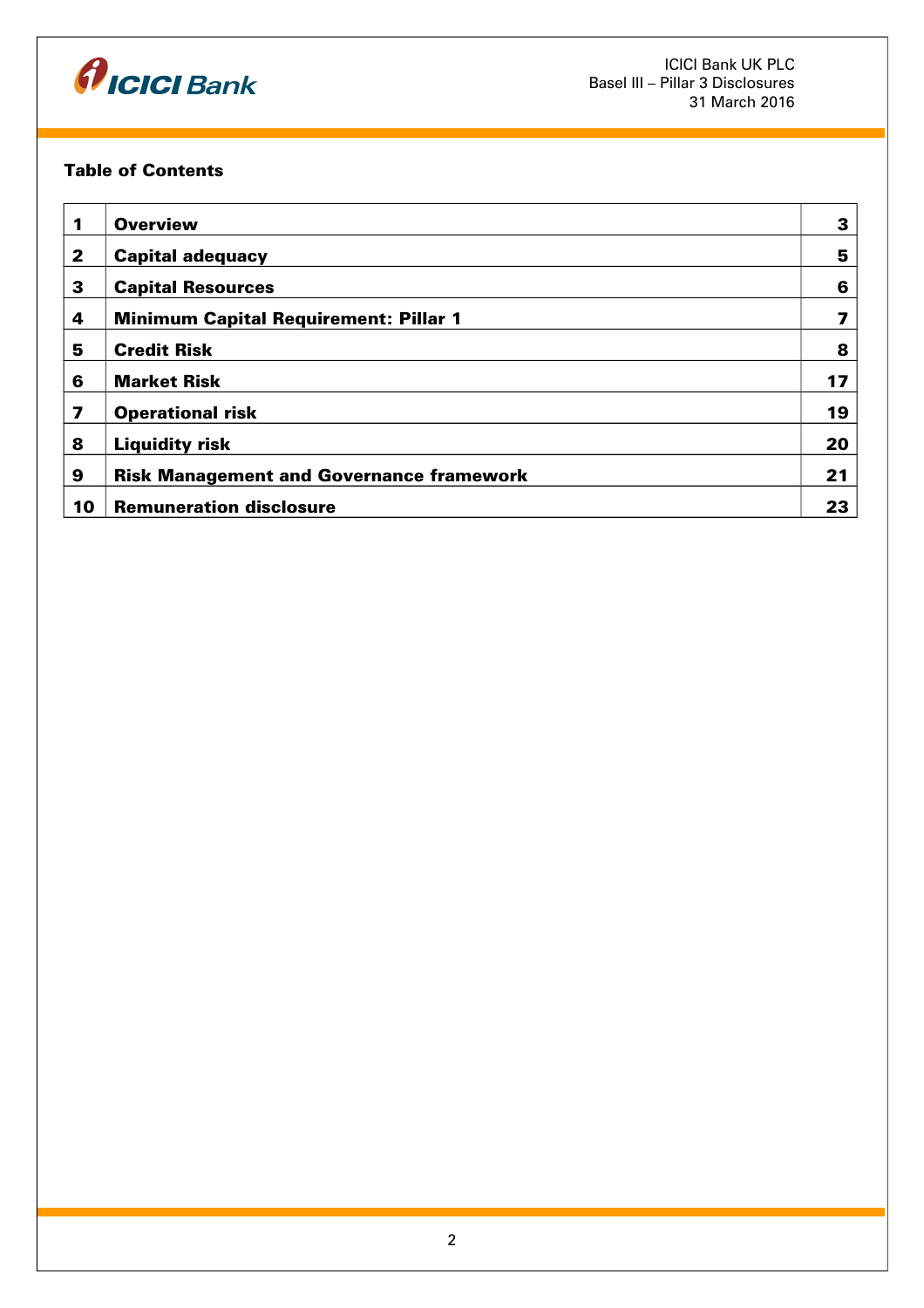

## 1. Overview

# 1.1 Background

ICICI Bank UK PLC ("the Bank") is a UK bank authorised by the Prudential Regulation Authority (PRA) and regulated by the Financial Conduct Authority (FCA). The Bank is a wholly owned subsidiary of ICICI Bank Limited, India.

Capital Requirements Regulation (CRR) and Capital Requirements Directive (together referred to as CRD IV) came into force on 1st January 2014 and enforced in the UK, together with local implementing rules and guidance, by the Prudential Regulatory Authority (PRA). The rules include disclosure requirements known as "Pillar 3" which apply to banks and building societies.

This document details the Pillar 3 disclosure requirements and is in addition to the consolidated Basel III – Pillar 3 Disclosures made by ICICI Bank Limited ("the Parent Bank").

## 1.2 Basis of disclosures

The disclosures have been prepared for ICICI Bank UK PLC. The disclosures may differ from similar information in the Annual Report prepared in accordance with UK GAAP; therefore, the information in these disclosures may not be directly comparable with that information. The Pillar 3 Disclosures have been prepared purely for explaining the basis on which the Bank has prepared and disclosed certain capital requirements and information about the management of certain risks and for no other purpose.

# 1.3 Scope of application of Directive requirements

The Pillar 3 disclosures have been prepared for ICICI Bank UK PLC in accordance with the rules laid out in the CRD IV guidelines as adopted by the PRA. These disclosures should be read in conjunction with those made by the Parent Bank as part of their Basel III – Pillar 3 Disclosures. The disclosures provide information on the Bank's exposures, associated risk weights for different categories of assets and approach to calculating the capital requirements for Pillar 1.

# 1.4 Frequency

This disclosure will be made on an annual basis on the website of the Bank. The disclosures will be as at the Accounting Reference Date (ARD), i.e. as at 31 March, and will be published along with the publication of the Annual Report & Accounts.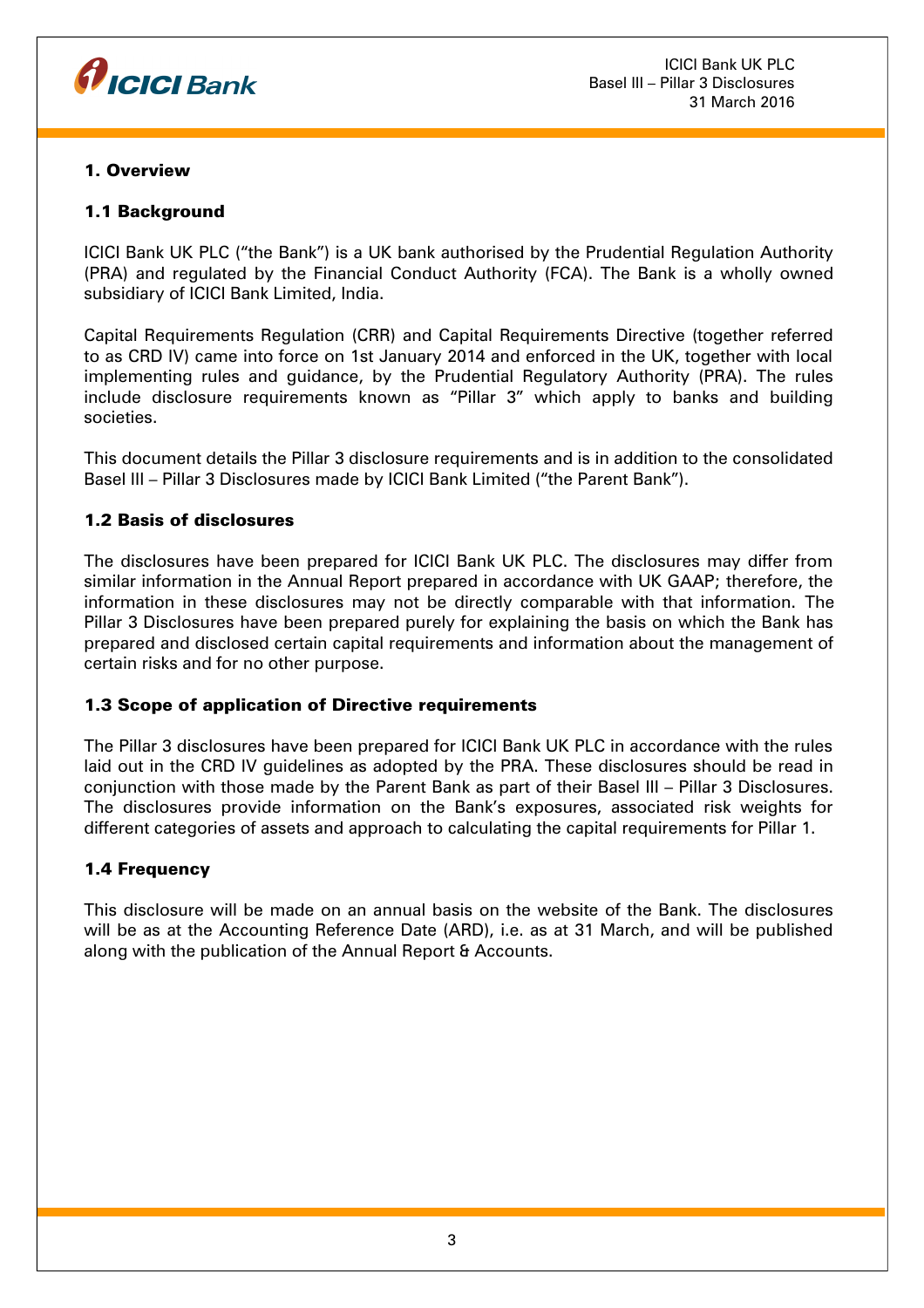

# 1.5 Media and Location

The Annual Report will be published on the Bank's website (http://www.icicibank.co.uk/personal/about-us.page). The Pillar 3 disclosures will also be published on the Bank's website (http://www.icicibank.co.uk/personal/basel-disclosures.page). The Parent Bank's consolidated disclosures for FY2016 are available at [http://www.icicibank.com/regulatory-disclosure.page.](http://www.icicibank.com/regulatory-disclosure.page)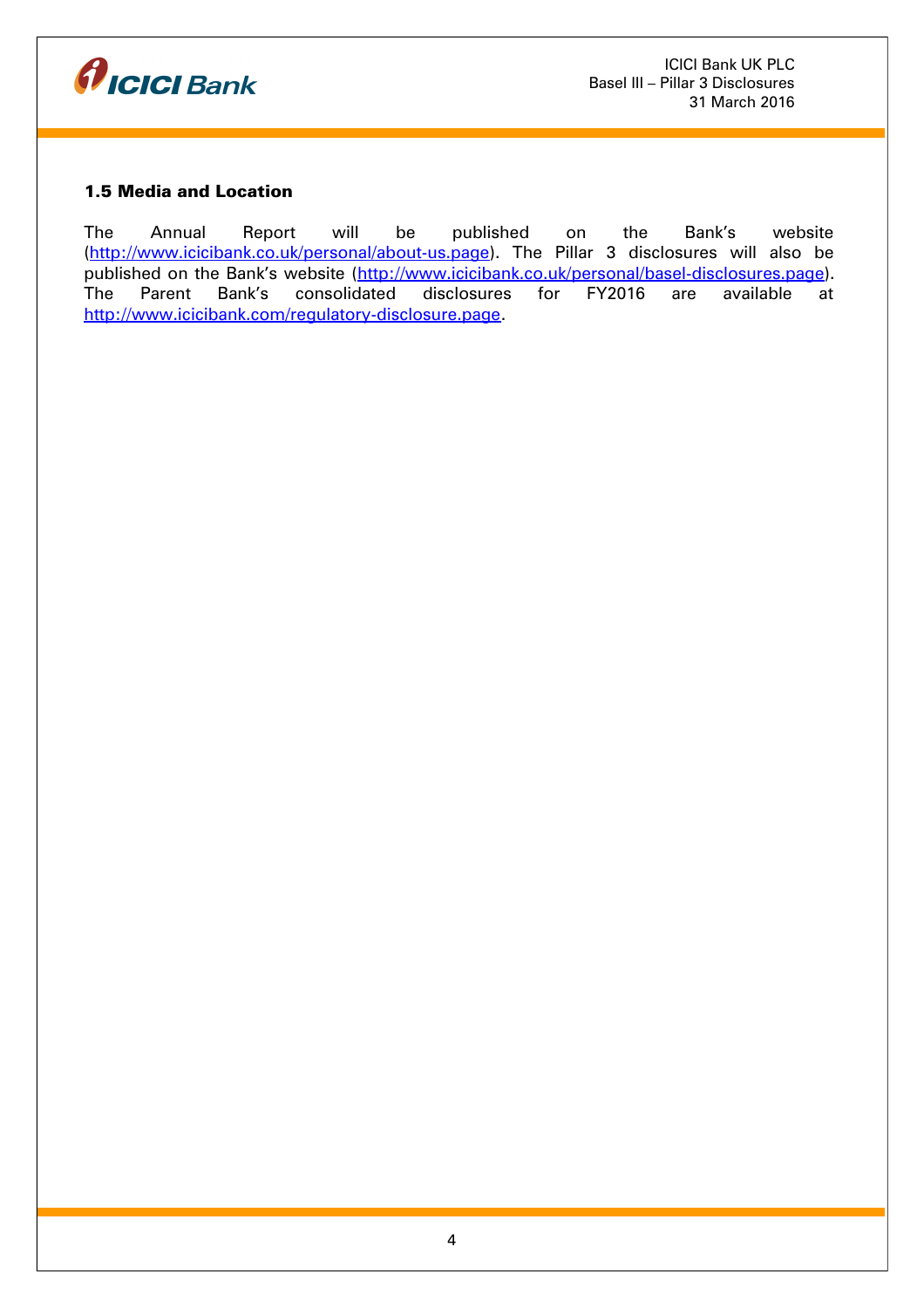

# 2. Capital adequacy

The Bank's policy is to maintain a strong capital base so as to maintain investor, creditor and market confidence and to sustain future development of the business. The Bank's approach to managing capital is designed to ensure that current and expected regulatory capital is met. The Bank's capital position remained healthy throughout FY2016.

In June 2013, the European Commission published the final Regulation and Directive, known collectively as CRD IV, to give effect to the Basel III framework in the EU. In December 2013, the PRA issued its final rules on CRD IV in a Policy Statement PS 7/13. In its final rules, the PRA opted for an acceleration of the CRD IV end point definition of CET1. This came into effect on January 01, 2014. The Bank successfully implemented the CRD IV liquidity and capital reporting requirements along with complying with the other requirements of the directive. The Bank complies with the applicable capital related regulatory requirements at all times.

The Bank's regulatory capital is categorized into two tiers:

- Tier 1 capital, which includes ordinary share capital, capital redemption reserve, retained earnings and necessary reductions under CRD IV.
- Tier 2 capital, which includes qualifying subordinated liabilities, collective provision, other allowances and necessary reductions under CRD IV.

Various limits are applied to the elements of the capital base. Qualifying Tier 2 capital cannot exceed Tier 1 capital; and qualifying term subordinated loan capital may not exceed 50% of Tier 1 capital. There are also restrictions on the amount of collective provision that may be included in Tier 2 capital. There are regulatory adjustments applied to the computation of regulatory capital under the CRDIV guidelines.

The amount and composition of the Bank's capital requirement is determined by assessing the minimum capital requirements under Pillar 1 based upon the Capital Requirements Directive, the impact of stress and scenario tests and the Bank's Individual Capital Guidance.

The Bank's regulatory capital requirements are set and monitored by the Prudential Regulation Authority (PRA). The Bank uses regulatory capital ratios in order to monitor its capital base. The PRA's approach to such measurement is now primarily based on monitoring the Capital Resource Requirement to available capital resources. The PRA also sets individual capital guidance (ICG) for the Bank that sets capital requirements in excess of the minimum Capital Resource Requirement. The Bank continues to comply with the Individual Capital Guidance (ICG) as stipulated by the PRA.

A key input to the ICG setting process is the Bank's Internal Capital Adequacy Assessment Process (ICAAP). In line with the regulatory requirements of PRA and the Parent Bank's regulator Reserve Bank of India (RBI), the Bank has instituted an Internal Capital Adequacy Assessment Process (ICAAP) which is used to estimate the capital requirements in line with the risk appetite of the Bank. The ICAAP is approved by the Board of the Bank. The Bank submitted its latest ICAAP document to the Board in April 2015.

Capital is provided for the purposes of unforeseen and unexpected events based on the risk assessment for each of the underlying asset classes in the Bank's portfolio. Further, in line with industry practice, the Bank acknowledges that capital is not the only mitigating factor for all unforeseen events and contingencies. Therefore, appropriate risk management and governance practices are in place to actively monitor the risks the Bank is exposed to in the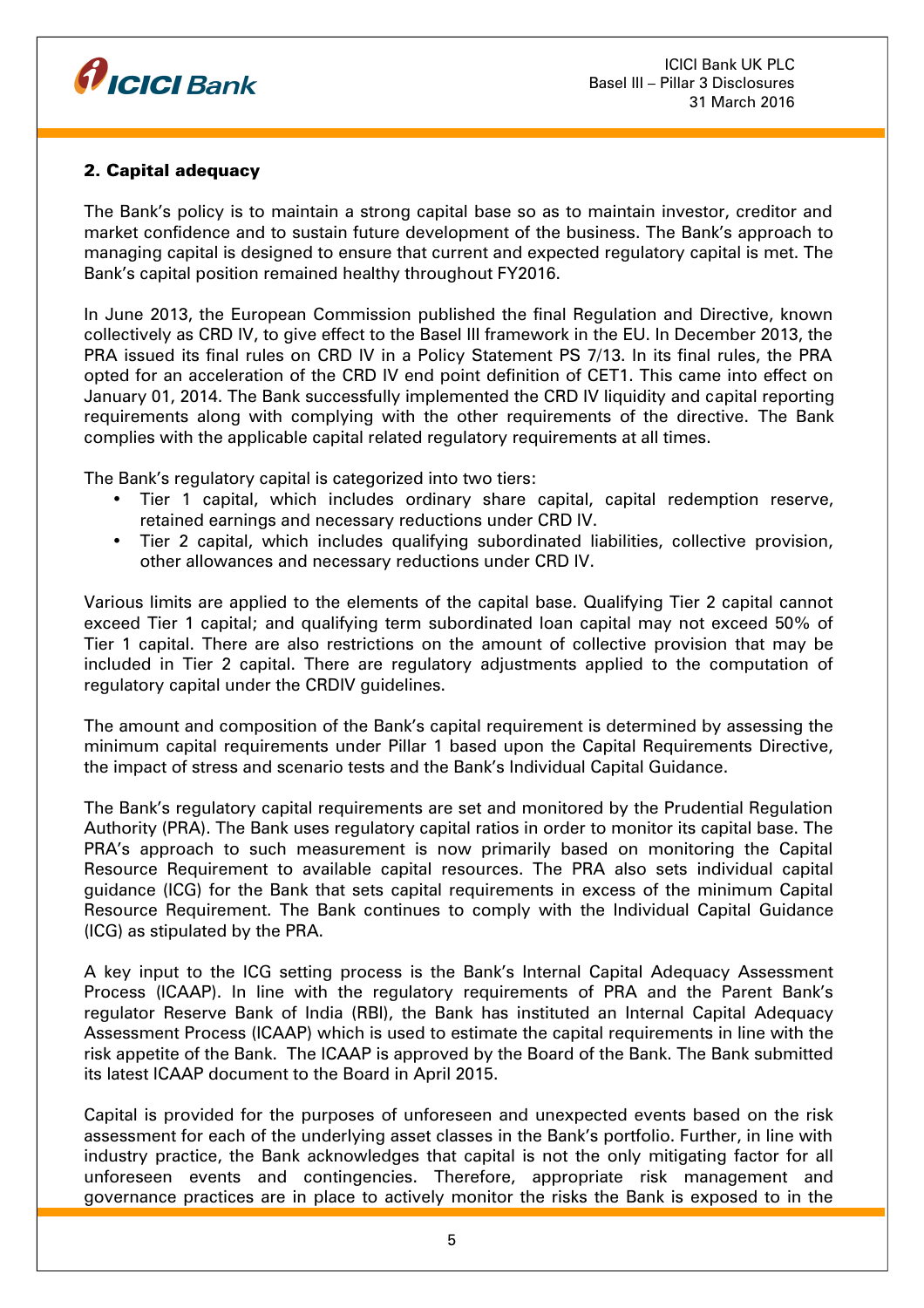

course of executing its business. Further information on the Bank's risk management and governance is provided in subsequent sections and details are available in the Bank's Annual Report for the year ended March 31, 2016.

## 3. Capital resources

The capital ratio at 16.7% remained strong as at March 31, 2016 with a Tier 1 capital ratio of 13.1% which is above the regulatory requirements. The following tables summarise the capital position and detail the capital resources of the Bank as at March 31, 2016.

#### 3.1 Capital ratios

| <b>Particulars</b>   | Ratio    |
|----------------------|----------|
| Core Tier 1          | $13.1\%$ |
| Tier 1               | $13.1\%$ |
| <b>Total capital</b> | 16.7%    |

## 3.2 Available capital

| <b>Particulars as on March 31, 2016</b> | <b>Amount in USD</b><br>million |
|-----------------------------------------|---------------------------------|
| Tier I Capital                          | 537.6                           |
| <b>Tier II Capital</b>                  | 146.7                           |
| <b>Total available Capital</b>          | 684.3                           |

#### 3.3 Composition of Tier 1 capital

| <b>Particulars</b>                               | <b>Amount in USD</b> |
|--------------------------------------------------|----------------------|
|                                                  | million              |
| Permanent share capital                          | 420.1                |
| <b>Retained earnings</b>                         | 128.6                |
| Share premium account                            | 0.0                  |
| Available for Sale security reserve <sup>1</sup> | (10.5)               |
| Other adjustments <sup>2</sup>                   | (0.6)                |
| <b>Total Tier I capital</b>                      | 537.6                |

The Bank's regulatory capital excludes capital contribution of the employees in respect of share awards granted by the Parent Company  $^{\rm 3}$  $^{\rm 3}$  $^{\rm 3}$ .

<span id="page-5-0"></span> $1$  The capital impact is net of tax

<span id="page-5-1"></span> $2$  Other adjustments include deduction on account of Article 33 (Debit value adjustments) and Article 34 (Additional Value adjustments) of CRR

<span id="page-5-2"></span> $3$  Under the requirements of UITF Abstract 44, a subsidiary should recognise an expense in its profit and loss account to reflect the effective remuneration paid to employees in respect of share awards granted by the Parent Company. The corresponding entry is to equity as the amounts are considered to be capital contributions by the Parent Company.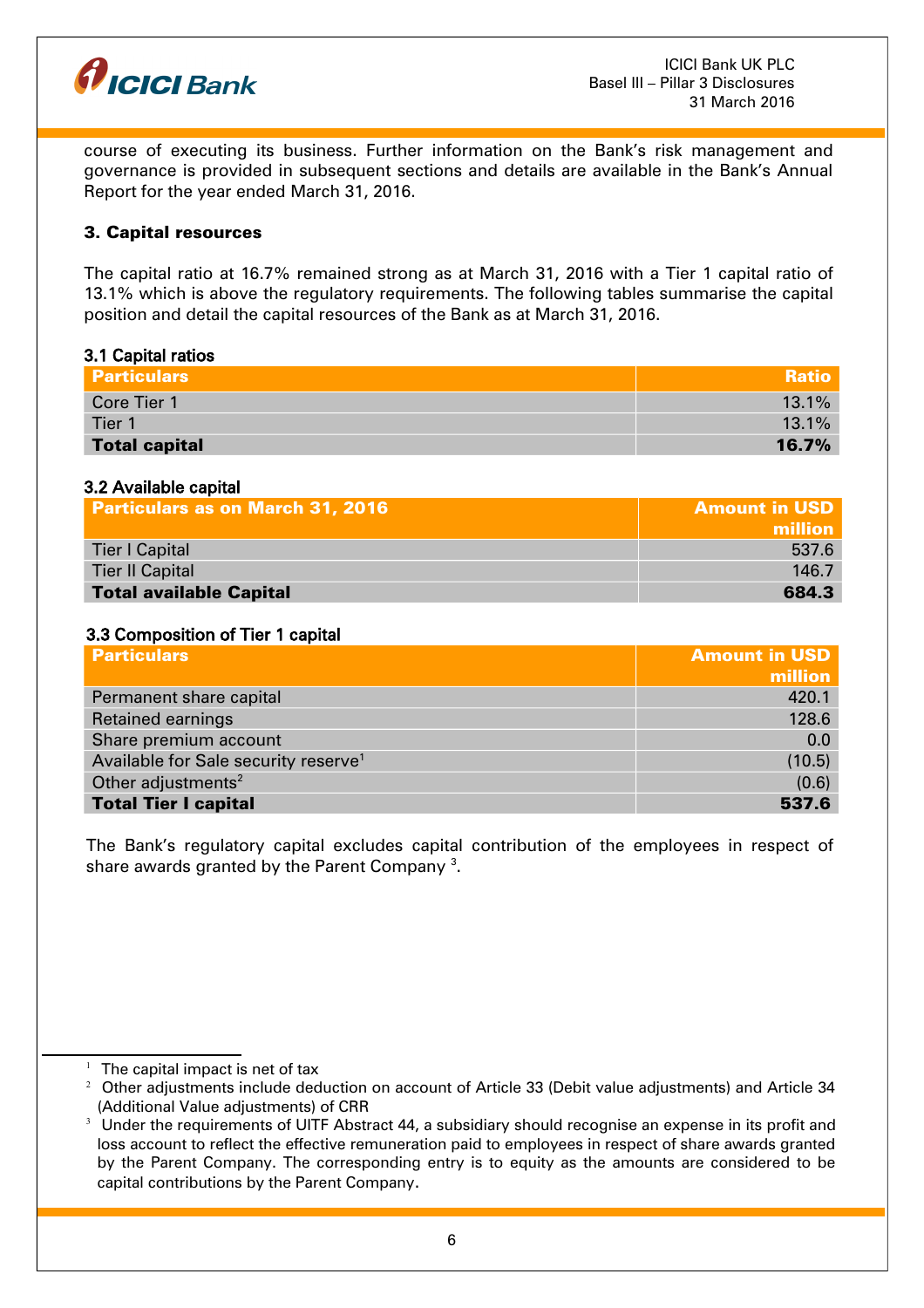

## 3.4 Composition of Tier 2 capital

| Particulars                                         | <b>Amount USD million</b> |
|-----------------------------------------------------|---------------------------|
| Subordinated notes and perpetual subordinated bonds | 135.1                     |
| Collective impairment allowance                     | 116                       |
| <b>Total Tier II Capital</b>                        | 146.7                     |

The value of the subordinated notes eligible as capital are determined in accordance with the CRD IV grandfathering arrangements as adopted by the PRA.

The details of the subordinated notes in issue before regulatory adjustments are below:

| <b>Issue</b> | Nature of Issue                                        | Interest<br>Rate | Interest<br>frequenc | <b>Maturity</b>                                   | <b>USD</b><br>million |
|--------------|--------------------------------------------------------|------------------|----------------------|---------------------------------------------------|-----------------------|
| 12-Dec-06    | Perpetual junior<br>subordinated notes                 | 6.38%            | Semi-<br>annually    | Callable by issuer at par<br>in 2016; no maturity | 85 <sup>1</sup>       |
| 23-Nov-10    | Unsecured<br>subordinated fixed<br>rate notes due 2020 | 7.00%            | Semi<br>annually     | Bullet payment in<br>November 2020                | 150                   |

# 4. Minimum Capital Requirement: Pillar 1

Banking operations are categorized as either trading or banking book, and risk-weighted assets are determined according to specified requirements that seek to reflect the varying levels of risk attached to assets and exposures not recognized in the balance sheet.

The Bank determines its Pillar 1 regulatory capital requirement based on the following approaches:

- Credit risk standardized approach
- Operational risk basic indicator approach
- Market risk standardized approach adopting the following methodologies:
	- Interest rate risk Maturity Ladder approach
	- Foreign exchange risk Standardized approach
	- Options risk Standardized approach

The following table summarises the Bank's Pillar 1 capital requirement for various risk types:

| Capital requirement for                                  | <b>Amount USD million</b> |
|----------------------------------------------------------|---------------------------|
| Credit Risk <sup>4</sup>                                 | 313.5                     |
| Market Risk <sup>5</sup>                                 | 0.0                       |
| <b>Operational Risk</b>                                  | 14.0                      |
| <b>Total Capital Resource requirement under Pillar 1</b> | 327.5                     |

<span id="page-6-0"></span><sup>4</sup> This includes the impact of Credit Value Adjustment (CVA) to recognise the adjustment on account of change in fair value of Derivative assets that are due to changes in Counterparty's credit risk

<span id="page-6-1"></span> $5$  As per Article 355 of CRR, the institutions are required to calculate own funds requirement for Market Risk if the overall open position exceeds 2% of the total own funds. ICICI Bank UK Plc had a open position of USD 5.0 Mn USD which is less than 2% of the total own funds.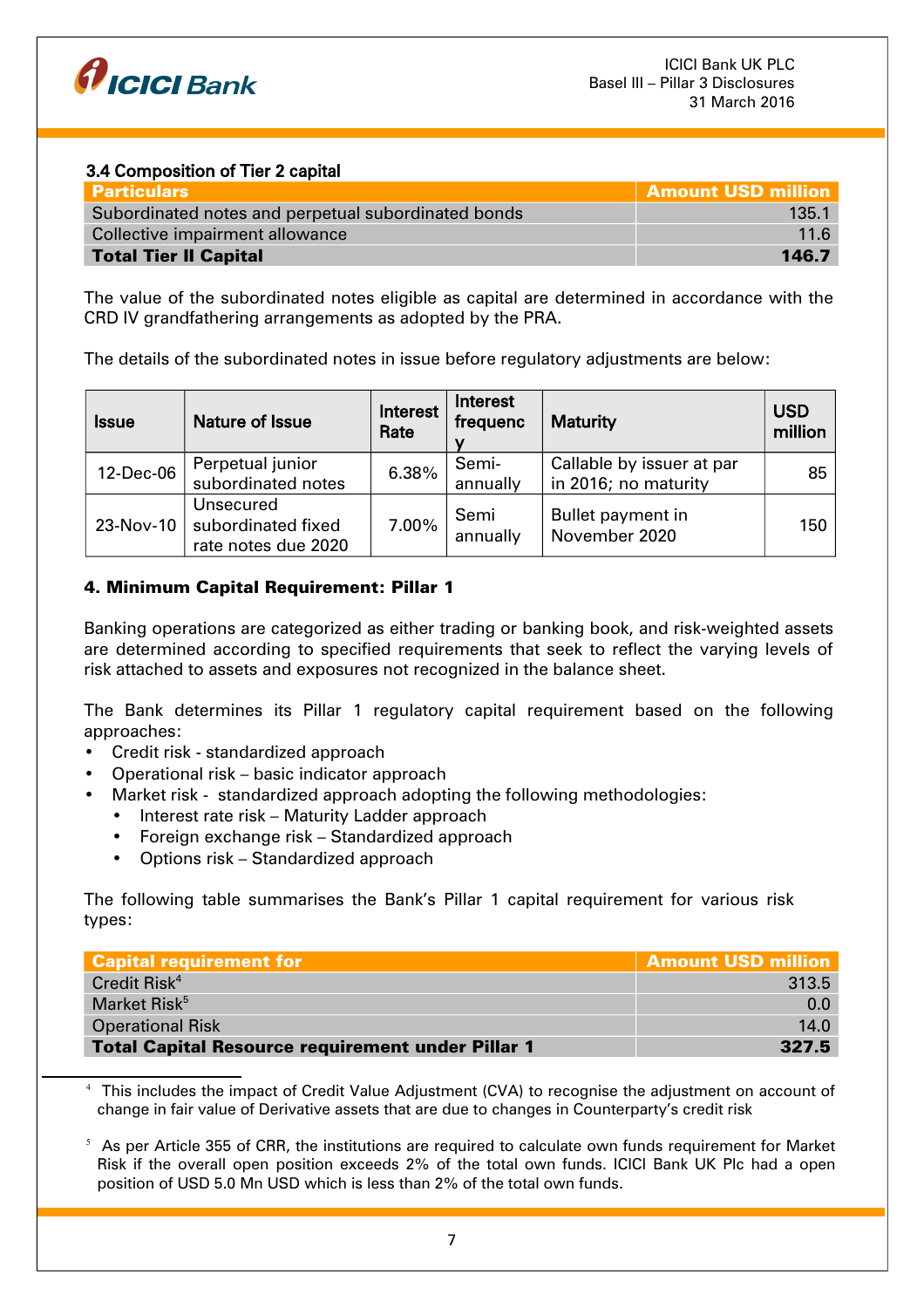

# 5. Credit Risk

## 5.1 Credit risk overview

Credit risk is the risk that unexpected losses may arise as a result of the Bank's borrowers or market counterparties failing to meet obligations under a contract. The Bank's largest regulatory capital requirements arise from credit risk in its lending operations.

The Bank has developed a risk appetite framework articulated within the broader context of the nature, scope, scale and complexity of the Bank's activities. The risk appetite framework and related limits are approved by the Board of Directors. In relation to credit risk, all credit risk related aspects are governed by the Credit Risk Management Policy (CRMP) of the Bank, which is approved and reviewed annually by the Bank's Board Credit Committee. The CRMP describes the principles which underpin and drive the Bank's approach to credit risk management. It lays down a structured credit approval process and covers the credit rating framework, collateral management, provisioning.

The Bank's Credit Risk team is also responsible for the following with respect to managing the Bank's credit risk- developing credit policies, establishing the delegation of sanctioning powers, limiting and monitoring concentrations of exposure and performing periodic credit stress tests on the Bank's portfolio. The delegation structure for approval of credit limits is approved by the Board. Credit proposals are approved by the Executive Credit and Risk Committee (ECRC) or the Board Credit Committee (BCC) based on, inter alia, the amount and internal risk rating of the facility. All credit proposals put up to the BCC are passed through the ECRC. The concentration risk in the Bank's portfolio is governed by the risk appetite framework which stipulates various limits to manage exposure concentrations within the Bank. The key parameters of risk concentrations measured in the Bank include sectoral, country, rating category based, product specific exposures, counterparty and large exposures.

Credit quality is monitored on an ongoing basis. The Bank has established a credit forum, which is comprised of Heads of Businesses and the Head of Risk. The credit forum focuses on management & monitoring of impaired and watch list assets/investments and also monitors developments in the Bank's portfolio through the Early Warning Indicators (EWI) framework to identify potential vulnerabilities. Credit risk is also managed at the portfolio level by monitoring and reporting risk dashboards to the BCC.

## 5.2 Minimum capital requirement

The following table shows the Bank's Pillar 1 capital requirement by each of the standardised credit risk exposure classes:

| <b>Standardised approach - asset classes</b> | <b>Pillar 1 Capital requirement as at</b><br><b>March 31, 2016</b><br><b>USD million</b> |
|----------------------------------------------|------------------------------------------------------------------------------------------|
| Central government or central banks          | 0.0                                                                                      |
| Institutions                                 | 29.6                                                                                     |
| Corporate                                    | 221.0                                                                                    |
| Retail                                       | 23.1                                                                                     |
| <b>Exposures in Default</b>                  | 20.6                                                                                     |
| <b>Securitised investments</b>               | 2.6                                                                                      |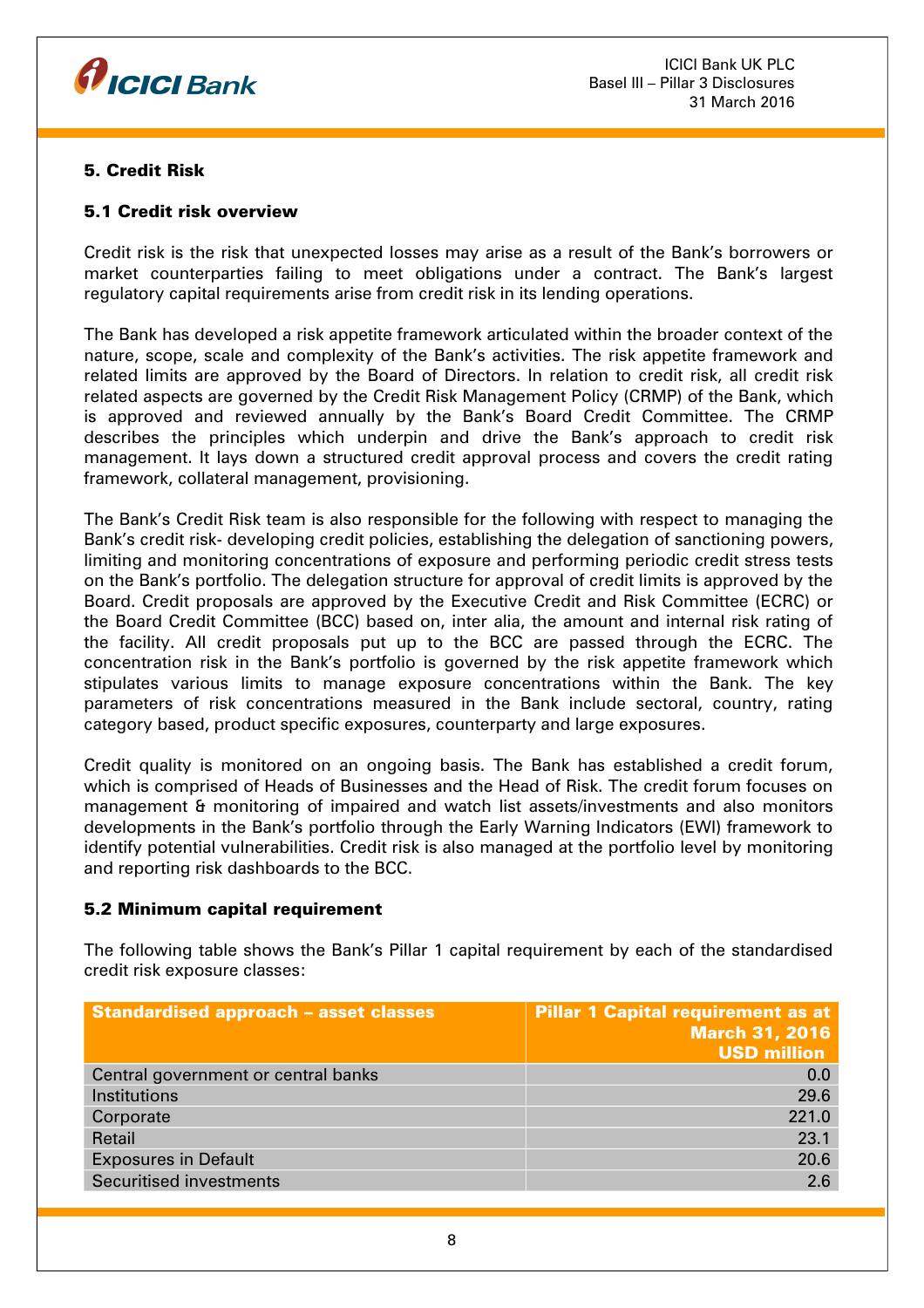

| <b>Standardised approach - asset classes</b> | <b>Pillar 1 Capital requirement as at</b><br><b>March 31, 2016</b><br><b>USD million</b> |
|----------------------------------------------|------------------------------------------------------------------------------------------|
| Short term claims on institutions            | <b>8.2</b>                                                                               |
| Equity                                       | 0.5                                                                                      |
| Other items (including CVA adjustment)       | 7.9                                                                                      |
| <b>Total</b>                                 | 313.5                                                                                    |

# 5.3 Analysis of credit risk exposures

The following tables detail the Bank's regulatory credit risk exposures as on 31 March 2016. All exposures are stated after specific impairment provisions and post application of credit risk mitigation (CRM) techniques with substitution effects on the exposure and before application of any conversion factors (CCF).

## (i) Analysis of exposure by asset class

| <b>Asset class</b>                                      | <b>Exposure as at March 31, 2016</b><br><b>USD million</b> |
|---------------------------------------------------------|------------------------------------------------------------|
| Central government or central banks                     | 630.3                                                      |
| Institutions                                            | 614.1                                                      |
| Corporate                                               | 3,528.3                                                    |
| Retail                                                  | 289.0                                                      |
| <b>Exposures in Default</b>                             | 307.0                                                      |
| Securitised investments                                 | 75.7                                                       |
| Claims on Institutions and Corporates with a short-term |                                                            |
| credit assessment                                       | 297.1                                                      |
| Equity                                                  | 5.8                                                        |
| Other items                                             | 72.7                                                       |
| <b>Total</b>                                            | 5,820.0                                                    |

## (ii) Geographic distribution of exposures (based on country of residence or domicile) by significant asset class

| <b>Exposure to corporates located in</b> | <b>Exposure</b>    |
|------------------------------------------|--------------------|
|                                          | <b>USD million</b> |
| <b>Europe and North America</b>          | 2,631.2            |
| India                                    | 285.8              |
| Rest of the world                        | 611.3              |
| <b>Total</b>                             | 3,528.3            |

| <b>Exposure to institutions located in</b> | <b>Exposure</b><br><b>USD million</b> |
|--------------------------------------------|---------------------------------------|
| <b>Europe and North America</b>            | 200.9                                 |
| India                                      | 412.0                                 |
| Rest of the world                          |                                       |
| <b>Total</b>                               | 614.1                                 |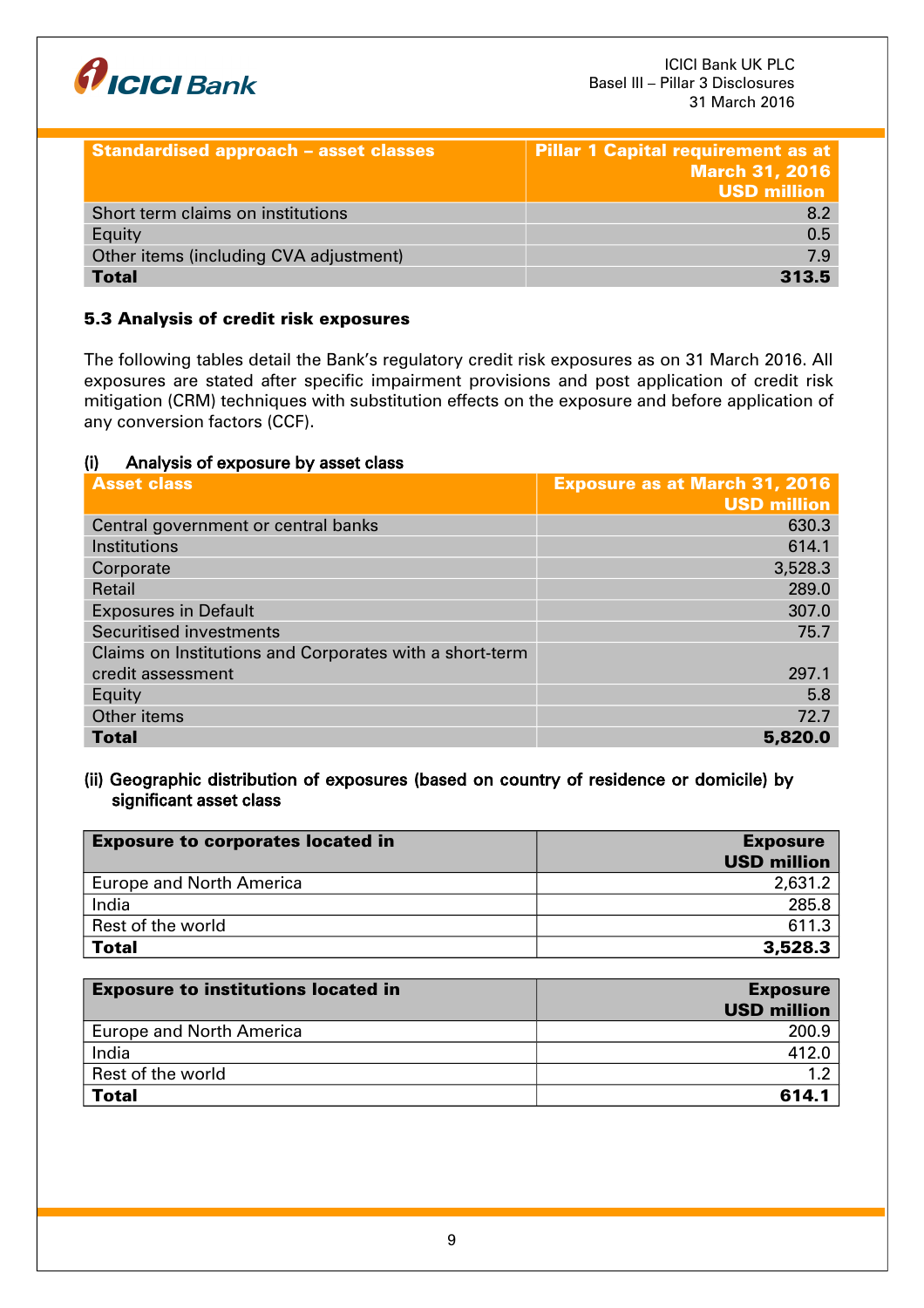

| <b>Exposure to institutions and corporates with a</b><br>short-term credit assessment located in | <b>Exposure</b><br><b>USD million</b> |
|--------------------------------------------------------------------------------------------------|---------------------------------------|
| <b>Europe and North America</b>                                                                  | 210.6                                 |
| India                                                                                            | 86.0                                  |
| Rest of the world                                                                                | 0.5                                   |
| <b>Total</b>                                                                                     | 297.1                                 |

| <b>Exposure in default by country of risk</b> | <b>Exposure</b><br><b>USD million</b> |
|-----------------------------------------------|---------------------------------------|
| <b>Europe and North America</b>               | 116.0                                 |
| India                                         | 96.8                                  |
| Rest of the world                             | 94.2                                  |
| <b>Total</b>                                  | 307.0                                 |

All exposures to central government and central banks are in Europe and North America. All exposures to securitised investments are to issuers in Europe.

## (iii) Residual maturity breakdown of exposures by significant asset class

| <b>Exposure to central government or central</b><br>banks with maturity of | <b>Exposure value</b><br><b>USD million</b> |
|----------------------------------------------------------------------------|---------------------------------------------|
| Over 5 years                                                               | 13.7                                        |
| 5 years or less but over 1 year                                            | 5.0                                         |
| 1 year or less but over 3 months                                           | 79.8                                        |
| 3 months or less                                                           | 531.8                                       |
| <b>Total</b>                                                               | 630.3                                       |

| <b>Exposure to corporates with maturity of</b> | <b>Exposure value</b><br><b>USD million</b> |
|------------------------------------------------|---------------------------------------------|
| Over 5 years                                   | 798.2                                       |
| 5 years or less but over 1 year                | 1,570.3                                     |
| 1 year or less but over 3 months               | 436.6                                       |
| 3 months or less                               | 723.2                                       |
| <b>Total</b>                                   | 3,528.3                                     |

| <b>Exposure to institutions with maturity of</b> | <b>Exposure</b><br><b>USD million</b> |
|--------------------------------------------------|---------------------------------------|
| Over 5 years                                     | 42.6                                  |
| 5 years or less but over 1 year                  | 235.9                                 |
| 1 year or less but over 3 months                 | 172.6                                 |
| 3 months or less                                 | 163.0                                 |
| <b>Total</b>                                     | 614.1                                 |

| <b>Exposure to securitised investments with</b><br>maturity of | <b>Exposure value</b><br><b>USD million</b> |
|----------------------------------------------------------------|---------------------------------------------|
| Over 5 years                                                   | 75.7                                        |
| Total                                                          | 75.7                                        |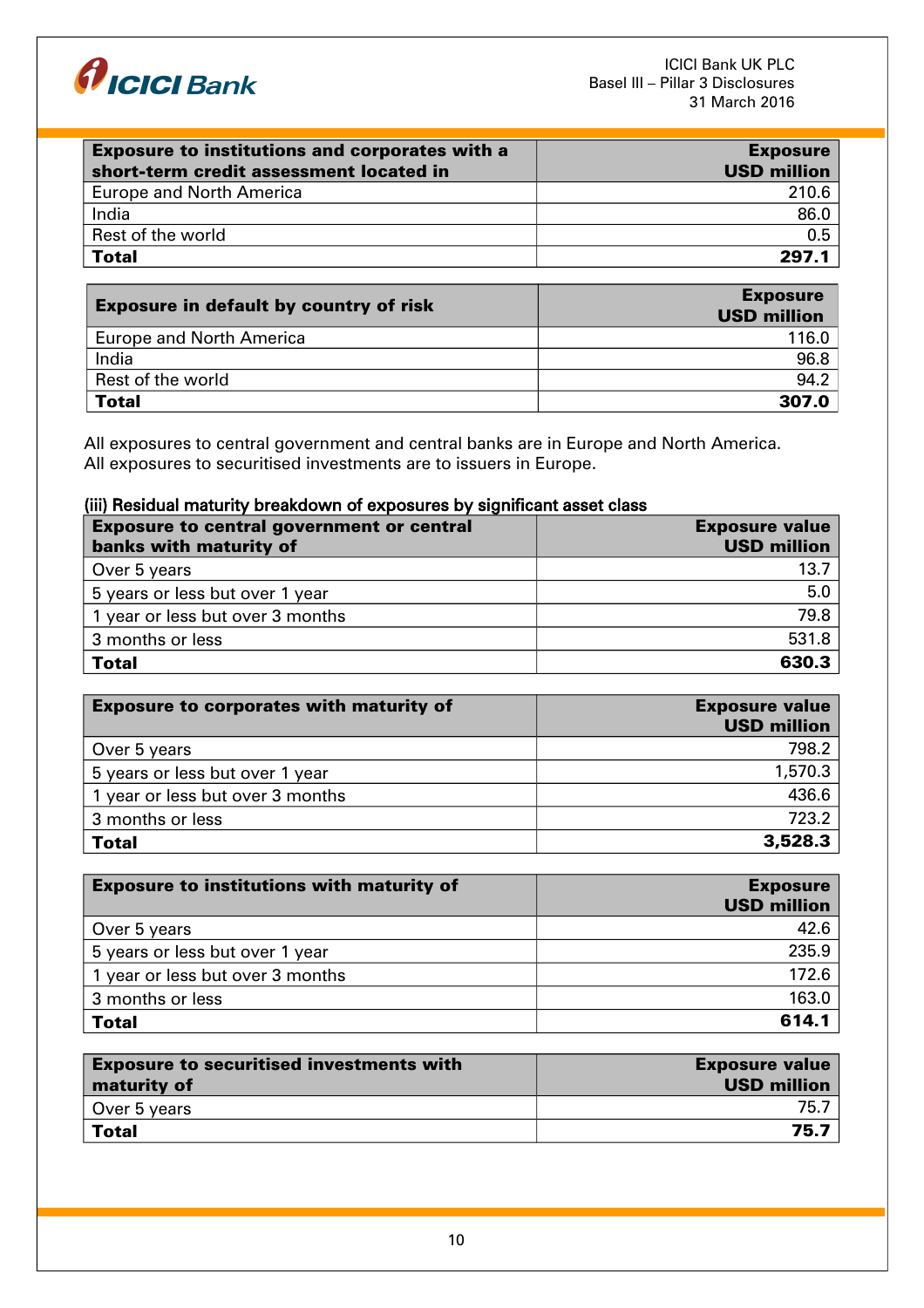

| <b>Exposure value</b><br><b>USD million</b> |
|---------------------------------------------|
| 289.0                                       |
| 289.0                                       |
|                                             |

| <b>Exposures in default with maturity of</b> | <b>Exposure value</b><br><b>USD million</b> |
|----------------------------------------------|---------------------------------------------|
| Over 5 years                                 | 51.5                                        |
| 5 years or less but over 1 year              | 63.5                                        |
| 3 months or less                             | 192.0                                       |
| <b>Total</b>                                 | 307.0                                       |

The maturity of exposures is shown on a contractual basis and does not take into account any instalments receivable over the life of the exposure. Hence the actual maturity may be different.

## 5.4 Analysis of credit risk exposures as per CQS

The Bank uses external credit assessments provided by Moody's, Standard & Poor's and Fitch. These are all recognised by the PRA as eligible external credit assessment institutions (ECAI) for the purpose of calculating credit risk requirements under the standardised approach.

The following table details the ECAIs used for the standardised credit risk exposure classes.

| <b>Asset class</b>                  | <b>ECAI</b>                       |
|-------------------------------------|-----------------------------------|
| Central government or central banks | Standard & Poor's, Moody's, Fitch |
| <i><u><b>Institutions</b></u></i>   | Standard & Poor's, Moody's, Fitch |
| Corporate                           | Standard & Poor's, Moody's, Fitch |
| Securitised investments             | Standard & Poor's, Moody's, Fitch |

The mapping of the CQS to the ratings of eligible ECAIs is available at:

http://www.bankofengland.co.uk/pra/Documents/publications/ss/2013/ss1013.pdf <http://www.bankofengland.co.uk/pra/Documents/publications/ss/2013/ss913.pdf>

The following tables detail the standardised credit risk exposures by credit quality steps (CQS) for significant asset classes. All exposures are stated after specific impairment provisions and post application of credit risk mitigation (CRM) techniques with substitution effects on the exposure and before application of any conversion factors (CCF).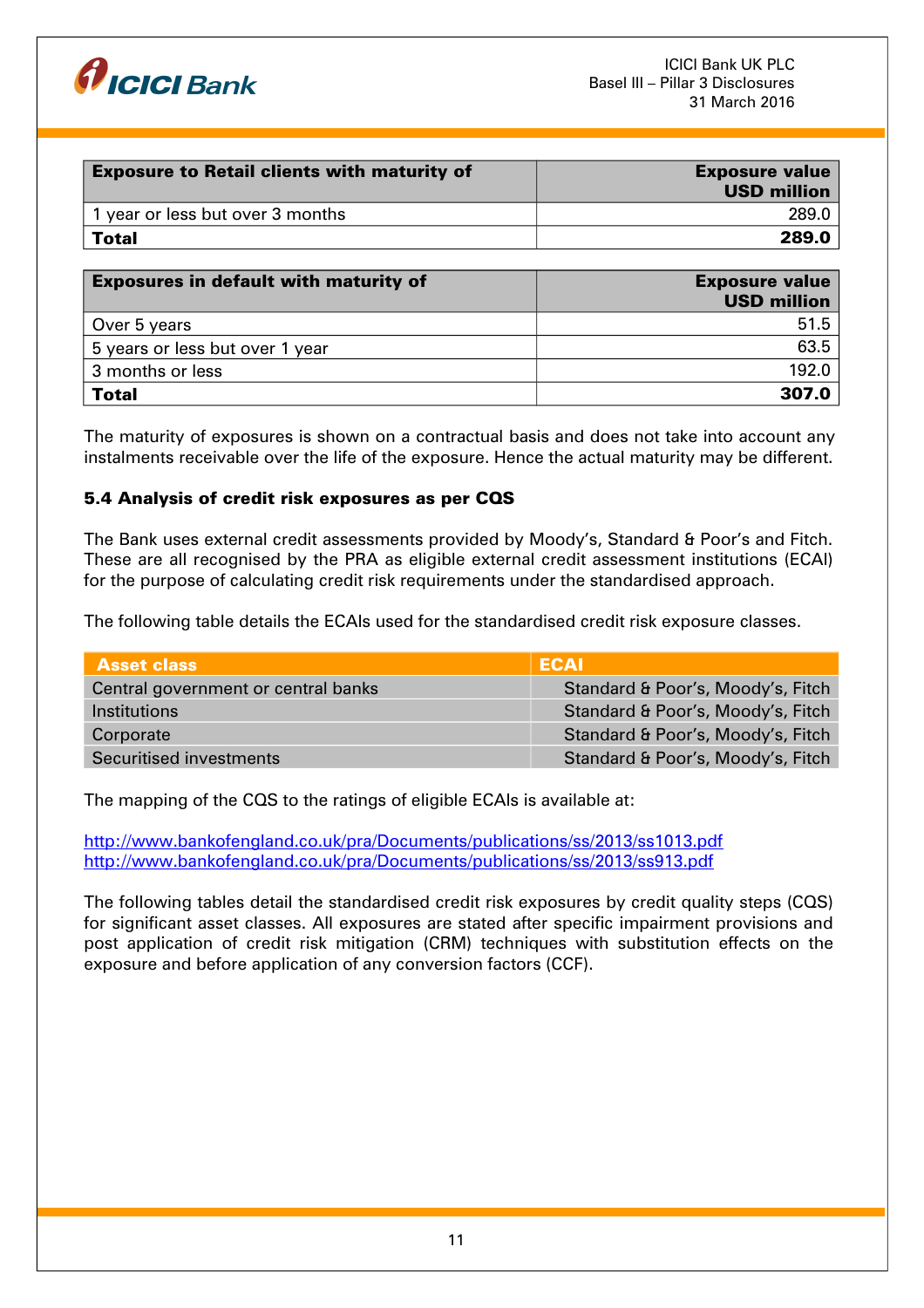

| <b>CQS for corporate exposure</b> | <b>Risk weight</b><br>$\%$ | <b>Exposure</b><br><b>USD million</b> |
|-----------------------------------|----------------------------|---------------------------------------|
|                                   | 20%                        | 53.2                                  |
| $\overline{2}$                    | 50%                        | 228.3                                 |
| 3                                 | 100%                       | 363.6                                 |
| 4                                 | 100%                       | 478.0                                 |
| 5                                 | 150%                       | 193.4                                 |
| 6                                 | 150%                       |                                       |
| Unrated                           | 100%                       | 2211.8                                |
| Unrated - Past due                | 100%                       | 160.3                                 |
| Unrated - Past due                | 150%                       | 146.7                                 |
| <b>Total</b>                      |                            | 3,835.3                               |

| CQS for institutional | <b>Risk weight</b>       |                              |                          |                          |              |
|-----------------------|--------------------------|------------------------------|--------------------------|--------------------------|--------------|
| exposure              | 20%                      | 50%                          | 100%                     | 150%                     | <b>Total</b> |
|                       | 23.2                     | $\overline{\phantom{a}}$     | $\,$                     | $\blacksquare$           | 23.2         |
| 2                     | 3.6                      | 13.9                         | $\overline{\phantom{a}}$ | $\blacksquare$           | 17.5         |
| 3                     | 113.6                    | 449.4                        | $\,$                     | $\overline{\phantom{a}}$ | 563.0        |
| 4                     | $\blacksquare$           | $\overline{\phantom{a}}$     | 9.2                      | $\overline{\phantom{a}}$ | 9.2          |
| 5                     | $\blacksquare$           | $\blacksquare$               | $\,$                     | 0.3                      | 0.3          |
| 6                     | $\overline{\phantom{a}}$ | $\qquad \qquad \blacksquare$ | $\,$                     | $\blacksquare$           |              |
| Unrated               |                          | $\blacksquare$               | 0.9                      | $\qquad \qquad$          | 0.9          |
| <b>Total</b>          | 140.4                    | 463.3                        | 10.1                     | 0.3                      | 614.1        |

The above table includes institutional exposures with residual maturities of less than three months, greater than three months and exposures to unrated institutions.

| CQS for institutional and corporate<br>exposure with short term credit<br>assessment | <b>Risk weight</b><br>$\frac{0}{0}$ | <b>Exposure</b><br><b>USD million</b> |
|--------------------------------------------------------------------------------------|-------------------------------------|---------------------------------------|
|                                                                                      |                                     |                                       |
|                                                                                      | 20%                                 | 149.2                                 |
|                                                                                      | 50%                                 | 61.9                                  |
| 3                                                                                    | 100%                                | 86.0                                  |
| 4                                                                                    | 150%                                |                                       |
| 5                                                                                    | 150%                                |                                       |
| 6                                                                                    | 150%                                |                                       |
| <b>Total</b>                                                                         |                                     | 297.1                                 |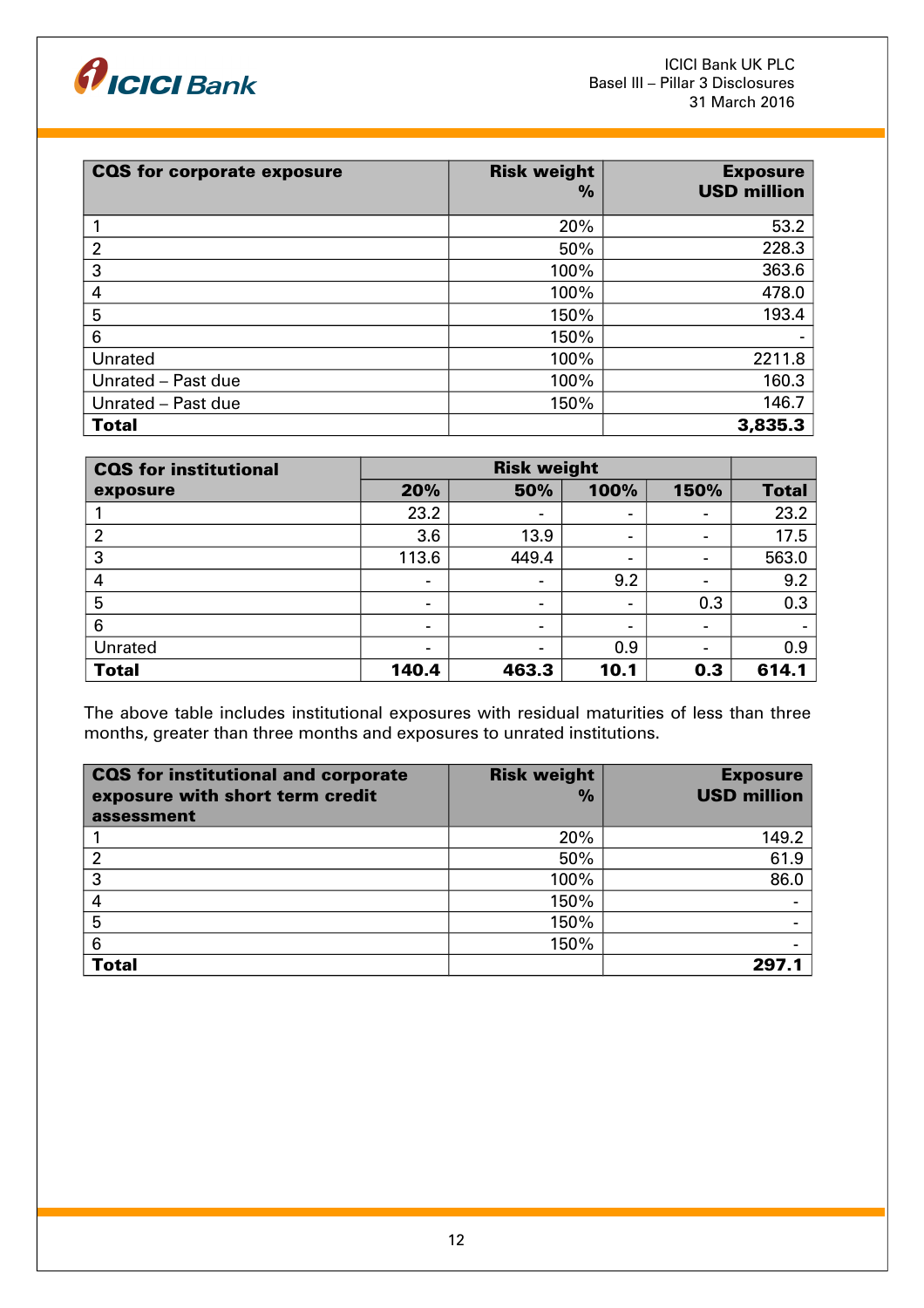

| <b>CQS</b> for securitised investments | <b>Risk weight</b><br>$\frac{9}{6}$ | <b>Exposure</b><br><b>USD million</b> |
|----------------------------------------|-------------------------------------|---------------------------------------|
|                                        | 20%                                 | 49.9                                  |
| 2                                      | 50%                                 | 5.6                                   |
| 3                                      | 100%                                | 20.2                                  |
| 4                                      | 350%                                |                                       |
| 5                                      | 1250%                               |                                       |
| 6                                      | 1250%                               |                                       |
| <b>Total</b>                           |                                     | 75.7                                  |

| <b>CQS</b> for central government or central<br><b>banks</b> | <b>Risk weight</b><br>$\frac{1}{2}$ | <b>Exposure</b><br><b>USD million</b> |
|--------------------------------------------------------------|-------------------------------------|---------------------------------------|
|                                                              | $0\%$                               | 630.3                                 |
| <b>Total</b>                                                 |                                     | 630.3                                 |

| <b>CQS for Retail</b> <sup>6</sup> exposures | <b>Risk weight</b><br>$\frac{1}{2}$ | <b>Exposure</b><br><b>USD million</b> |
|----------------------------------------------|-------------------------------------|---------------------------------------|
| Unrated                                      | 100%                                | 289.0                                 |
| <b>Total</b>                                 |                                     | 289.0                                 |

Fixed assets and other assets attract a risk weight of 100%. Deferred tax assets are risk weighted at 250%.

## 5.5 Exposures to equities in the non-trading book

The Bank has exposure to equities in the non-trading book as of 31 March, 2016.

| <b>CQS for Equity</b> | <b>Risk weight</b> | <b>Exposure</b>    |
|-----------------------|--------------------|--------------------|
|                       | $\frac{9}{6}$      | <b>USD million</b> |
| Corporate             | $100\%$            | 5.8                |
| <b>Total</b>          |                    | 5.8                |

#### 5.6 Counterparty credit risk

Counterparty credit risk (CCR) in the context of this disclosure is the risk that the counterparty to a derivative transaction posted to either the Banking Book or Trading Book could default before the final settlement of the transaction's cash flows.

The Bank measures the exposure value for derivative transactions using the Mark to market method as specified in Article 274 of CRR guidelines. For calculation of exposure value, the Bank calculates the current replacement cost based on sum of market values of only those contracts where the market value is positive for the Bank.

The Bank currently does not take any position with trading intent, but certain transactions may be classified as trading based on the applicable accounting guidelines. The Bank's trading book (as per accounting classification) includes the foreign exchange (FX) & derivative transactions

<span id="page-12-0"></span> $6$  The exposures are secured by deposits held as collateral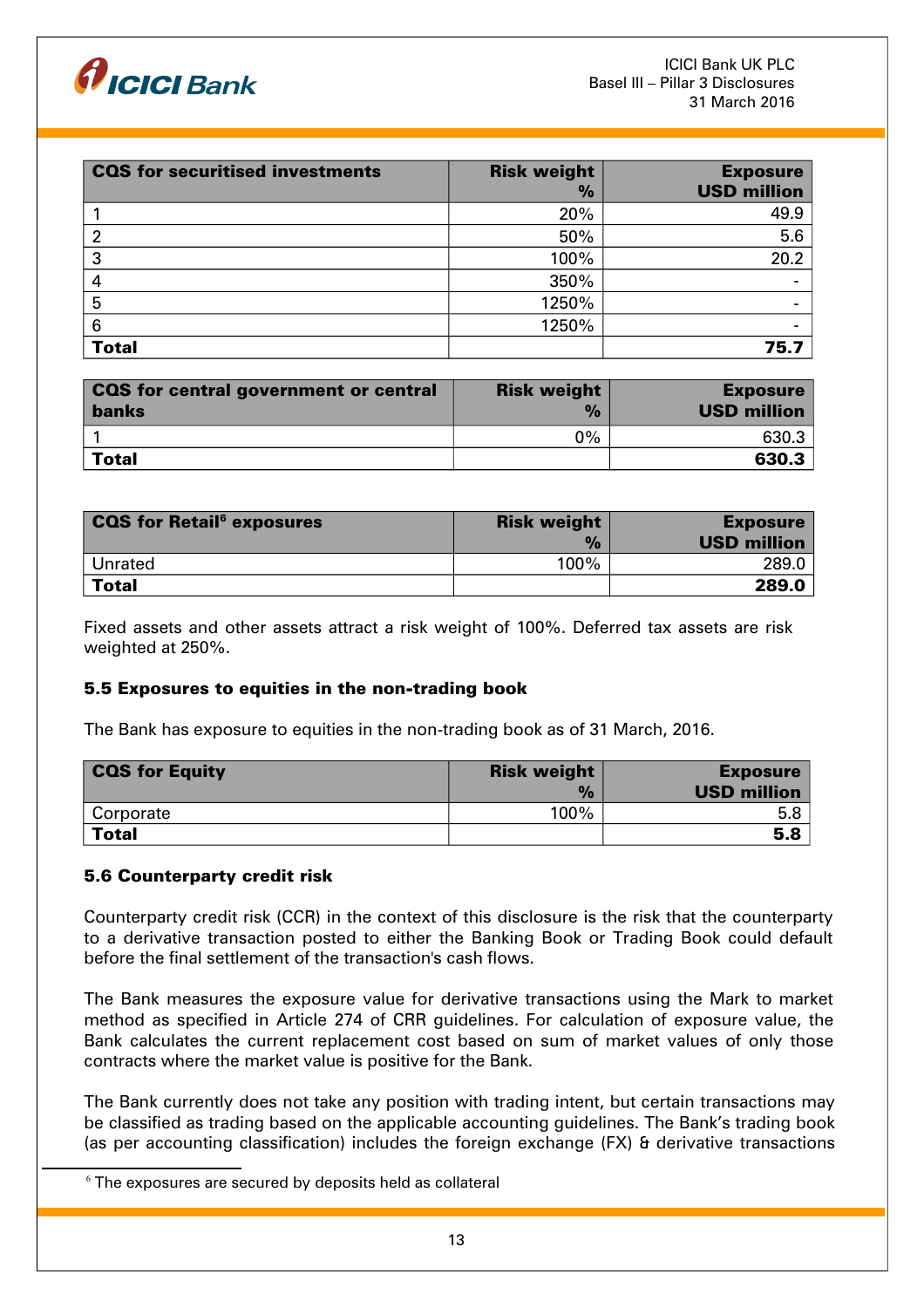

entered on behalf of the clients. These transactions are covered by the Bank on a back to back basis. In addition, trading book also includes the ineffective hedges based on their accounting treatment and certain FX swaps entered into by the Bank to cover its interest and FX risk.

As at 31 March 2016, the notional principal values of the derivative instruments along with the gross positive and gross negative fair value were:

|                         |                                                           |                                                       |                                                      | <b>USD million</b>                                   |
|-------------------------|-----------------------------------------------------------|-------------------------------------------------------|------------------------------------------------------|------------------------------------------------------|
| <b>Instrument</b>       | <b>Non-Trading</b><br><b>Notional</b><br><b>Principal</b> | <b>Trading</b><br><b>Notional</b><br><b>Principal</b> | <b>Gross</b><br><b>Positive</b><br><b>Fair value</b> | <b>Gross</b><br><b>Negative</b><br><b>Fair value</b> |
| Exchange rate contracts | 342.4                                                     | 1,328.5                                               | 19.2                                                 | 32.8                                                 |
| Interest rate contracts | 530.8                                                     | 930.7                                                 | 21.3                                                 | 10.9                                                 |

The following table details the counterparty credit risk exposure calculation:

|                                           | <b>Exposure</b>    |
|-------------------------------------------|--------------------|
|                                           | <b>USD million</b> |
| Gross positive fair value of contracts    | 40.5               |
| Potential credit exposure                 | 28.7               |
| <b>Counterparty credit risk exposures</b> | 69.2               |

The Bank also provides counterparty credit risk on its Securities Financing Transactions (SFT). The exposure on account of such SFTs was USD 34.9 million.

# 5.7 Credit Value Adjustment (CVA)

The Bank has computed the Credit Value Adjustment (CVA) and Debit Value Adjustment (DVA) on the outstanding MTM of the derivative portfolio, which amounted to USD 39K (post tax USD 31K) and USD 17K (post tax USD 14K) respectively. The CVA and DVA have been computed based on ALCO approved internal guidelines as follows:

CVA/DVA= Exposure x Probability of Default (PD) x Loss Given Default (LGD)

The PD has been adjusted for residual life of the derivative and a LGD of 45% has been used for computation of CVA/DVA computation. In addition to this, the Bank calculates the capital requirement for CVA risk as per the CRR guidelines.

The Pillar 1 capital requirement for CVA as at March 31, 2016 was USD 2.1 million.

# 5.8 Additional Valuation Adjustment (AVA)

To ensure that the valuation of the Bank's fair valued assets and liabilities achieves an appropriate degree of certainty, AVA has been calculated on the sum of the absolute value of its total fair valued assets and liabilities except the position held in Global Market Group (GMG). The calculation of AVA is as per the final draft regulatory technical standards (RTS) on prudent valuation adjustment published by EBA on March 31, 2014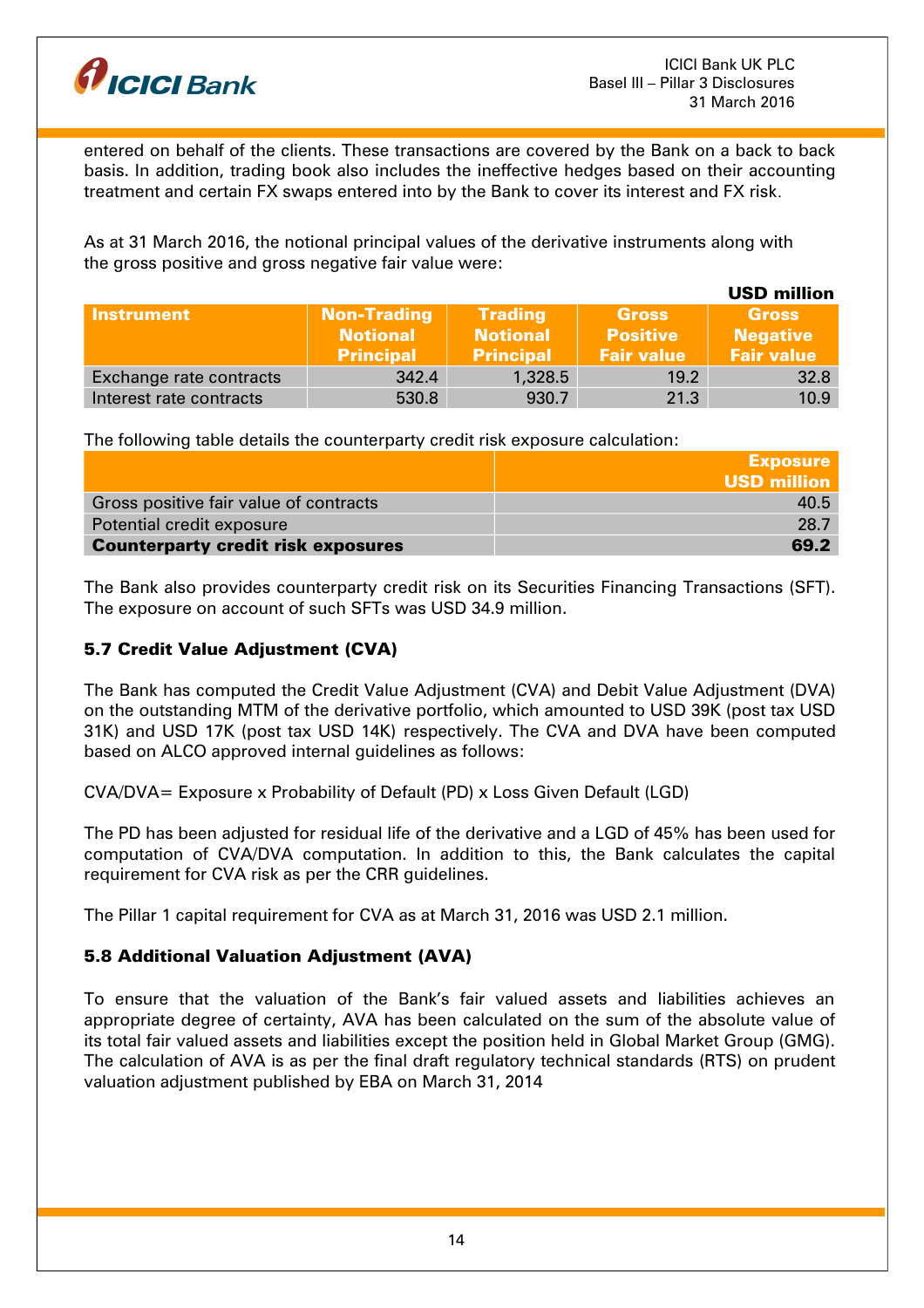

## 5.8 Credit risk and dilution risk

## Loan impairment provisions

The Bank regularly reviews its loan portfolio to assess for impairment. Provisions are established to recognise incurred losses in the loan portfolio carried at amortised cost. In determining whether an impairment has occurred at the balance sheet date, the Bank assesses if there is objective evidence of impairment as a result of one or more events that occurred after the initial recognition of the asset (a 'loss event') and that loss event (or events) has an impact on the estimated future cash flows of the financial asset or group of financial assets that can be reliably estimated. It may not be possible to identify a single, discrete event that caused the impairment rather the combined effect of several events may have caused the impairment.

In accordance with the guidelines of FRS 26, an impairment loss for financial assets measured at amortized cost is the difference between the asset's carrying amount and the present value of the estimated future cash flows discounted at the asset's original effective interest rate. The estimated future cash flows take into account only the credit losses that have been incurred at the time of the impairment loss calculation. In case the expected cash flows are not available, the breakup value of security/collateral for respective facilities under watch is calculated in accordance with the Bank's collateral valuation policy. In line with accounting guidelines, the Bank recognises an impairment loss equal to the best estimate within the range of reasonably possibly outcomes, taking into account all relevant information available about conditions existing at the end of the reporting period.

Collectively assessed impairment allowances cover credit losses inherent in portfolios with similar economic characteristics, when there is objective evidence to suggest that they contain impaired claims, but, the individual impaired items cannot yet be identified. In assessing the need for collective impairment allowances, management considers factors such as historical loss trends, credit quality of the portfolio, portfolio size, concentrations, and economic factors. The aggregate amount of specific and collective provisions is intended to be sufficient to absorb estimated credit losses generated in the loan portfolio. The Bank has followed FRS 26 guidelines for defining its collective impairment policy wherein the provisioning is determined by the extent of the underlying credit risk in the portfolio of the Bank. This is also the direction provided by the Basel Accord. The exposures that are individually assessed for impairment and for which an impairment loss is or continues to be recognised, are not included in the collective assessment of impairment. In line with market practice, the Bank has been using a representative set of Probability of Default (PD)/Loss Given Default (LGD) data to determine the extent of provisioning required to be made by the Bank in respect of its performing loan portfolio on a collective basis. The aggregate provisioning requirement is arrived at by multiplying the outstanding amounts under each portfolio type (internally rated and externally rated exposures) on the relevant date with the corresponding PD and LGD.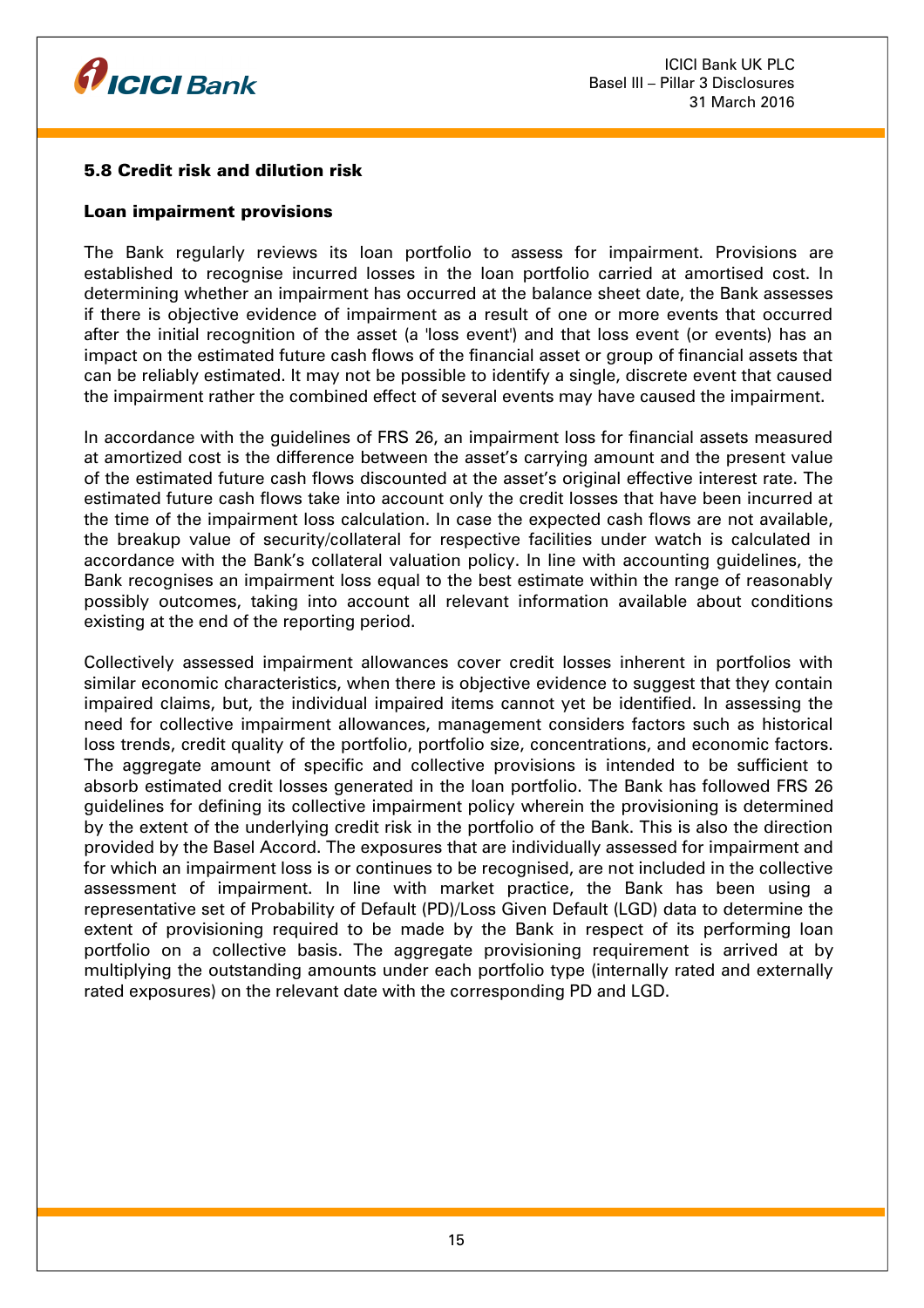

#### The following table shows movement in loan impairment allowances:

|                        |                                            |                                                     | <b>USD million</b> |
|------------------------|--------------------------------------------|-----------------------------------------------------|--------------------|
| <b>Particulars</b>     | <b>Specific</b><br>impairment<br>allowance | <b>Collective</b><br><b>impairment</b><br>allowance | <b>Total</b>       |
| <b>Opening Balance</b> | 51.4                                       | 9.6                                                 | 61.0               |
| Write-offs             | (32.8)                                     | 0.0                                                 | (32.8)             |
| Recovery               | 0.0                                        | 0.0                                                 | 0.0                |
| Charge to P&L Account  | 52.5                                       | 2.0                                                 | 54.5               |
| <b>Closing balance</b> | 71.1                                       | 11.6                                                | 82.7               |

Further information on the past due and impaired assets is provided in the Annual Report for the year ended March 31, 2015.

#### Impairment of available for sale financial assets

The Bank regularly reviews its available for sale securities portfolio to assess for impairment. The Bank considers all available evidence, including observable market data or information about events specifically relating to the securities which may result in a shortfall in recovery of future cash flows. These events may include a significant financial difficulty of the issuer, a breach of contract such as a default, bankruptcy or other financial reorganisation, or the disappearance of an active market for the debt security because of financial difficulties relating to the issuer, information about the issuer's liquidity, business and financial risk exposures, level of and trends in default for similar financial assets, national and local economic conditions. Once impairment has been identified, the amount of impairment is measured based on the difference between the acquisition cost (net of any principal repayment and amortisation) and current fair value, less any impairment loss previously recognised in profit or loss. A significant or prolonged decline in the fair value of an available for sale equity investment below its cost is evidence of impairment considered by the Bank.

The following table shows movement in impairment allowances for impaired AFS securities:

|                        | <b>USD million</b>                   |
|------------------------|--------------------------------------|
| <b>AFS securities</b>  | <b>Specific impairment allowance</b> |
| <b>Opening Balance</b> | 44.2                                 |
| Charge to P&L Account  | 5.9                                  |
| Reversal on sale       |                                      |
| <b>Closing balance</b> | 50.1                                 |

The Bank's impaired AFS securities include equity investment only. Additional information on the Bank's accounting policies, analysis of overdue and impaired exposures and valuation methodologies is provided in the Annual Report for the year ended March 31, 2016.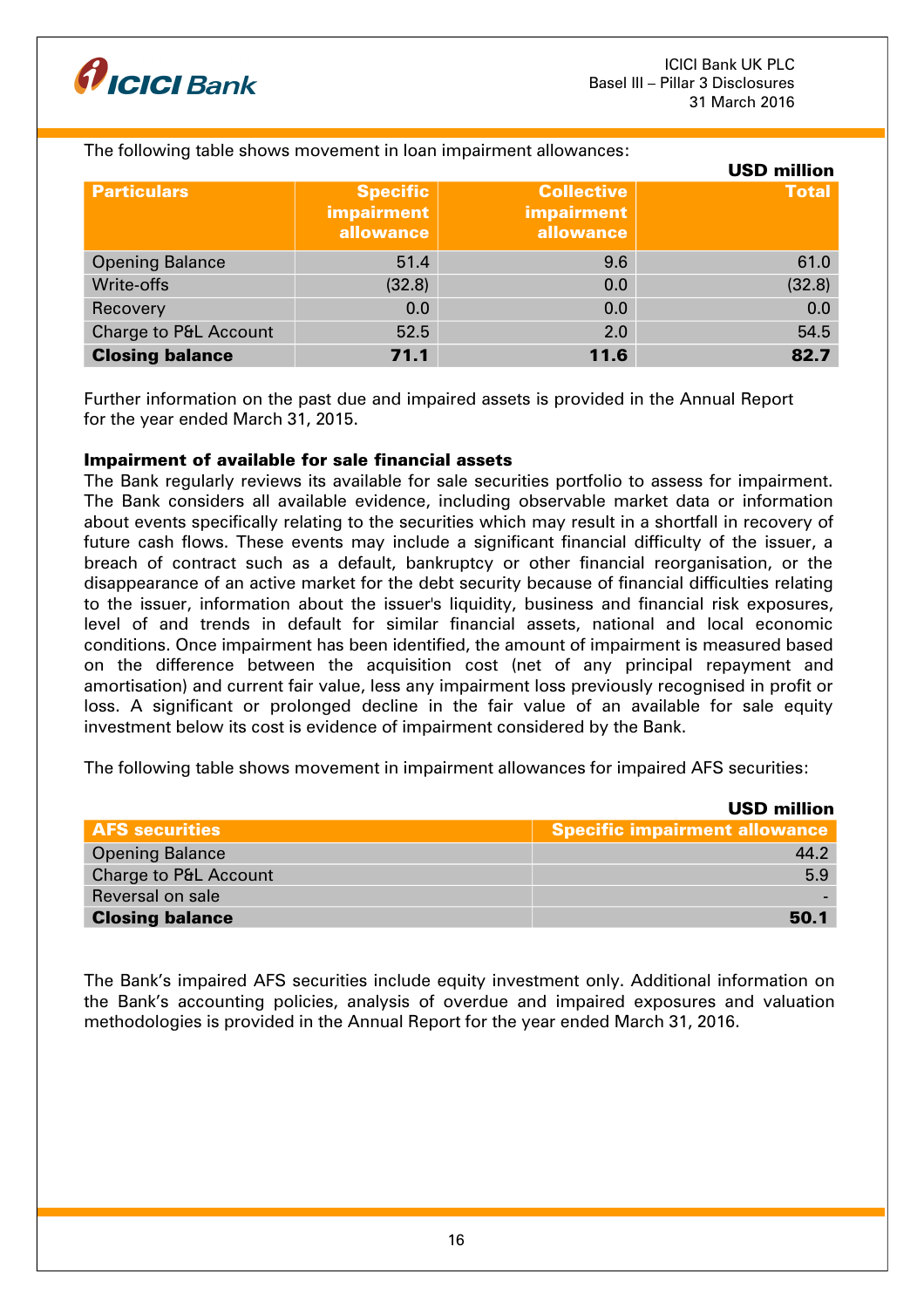

## 6. Market Risk

Market risk is the possibility of loss arising from changes in the value of a financial instrument as a result of changes in market variables such as interest rates, exchange rates, credit spreads and other asset prices. The Bank's key policies for managing market risk as approved by the Board Risk Committee (BRC) are:

- Treasury policy manual and mandate (TPMM) which also includes the trading book policy statement (TBPS)
- Valuation Policy, Model Validation Policy and Independent Price Verification Policy

These policies are designed to ensure that transactions in securities, foreign exchange and derivatives are conducted in accordance with sound and acceptable business practices as well as regulatory guidelines and laws governing such transactions. The policies are reviewed periodically to take into account changed business requirements, the economic environment and revised policy guidelines.

The key market risks to which the Bank is exposed relate to:

- Interest rate risk Interest rate risk is defined as the risk of loss which the Bank will incur as a result of an increase or decrease in interest rates. Interest income/expense from interest sensitive assets and liabilities are impacted by changes in interest rates. The overall value of the investment portfolio, the underlying value of the Bank's other assets, its liabilities, and off balance sheet (OBS) instruments are also impacted due to changes in interest rates because the present value of future cash flows changes when interest rates change.
- Forex risk This risk arises due to positions in non-dollar denominated currencies, which in turn arise from assets and liabilities in those currencies. Foreign exchange risk is managed within the Treasury function in accordance with approved position limits. The Net overnight open position (NOOP) of the Bank at March 31, 2016 was USD 5.0 million. The Bank has not provided any capital on its net open exchange exposures because the open position was less than 2% of the total own funds of the Bank (Article 351 of the CRR)
- Equity Risk Equity price risk arises due to the volatility of price movements on the Bank's investment in equity shares and convertibles. Threshold triggers are defined for falls in the values of equity investments and an escalation framework is in place. The value of the Bank's equity investments at March 31, 2016 was USD 5.8 million and the option value of convertibles was USD 0.4 million.

The Bank enters into various financial instruments as principal to manage balance sheet interest rate and foreign exchange rate risk. These mainly include interest rate swaps and exchange rate related contracts. The Bank uses derivatives to mitigate interest rate risk. Hedge accounting is applied to derivatives and hedged items when the criteria under section 11 and 12 of FRS 102 have been met. For qualifying hedges, the fair value changes of the derivative are substantially matched by corresponding fair value changes of the hedged item, both of which are recognised in profit and loss. As detailed in section 5.6, the Bank currently does not take any position with trading intent, but certain transactions may be classified as trading based on the applicable accounting guidelines.

The Bank has devised various risk metrics for different products and investments. These risk metrics are measured and reported to senior management by the Bank's independent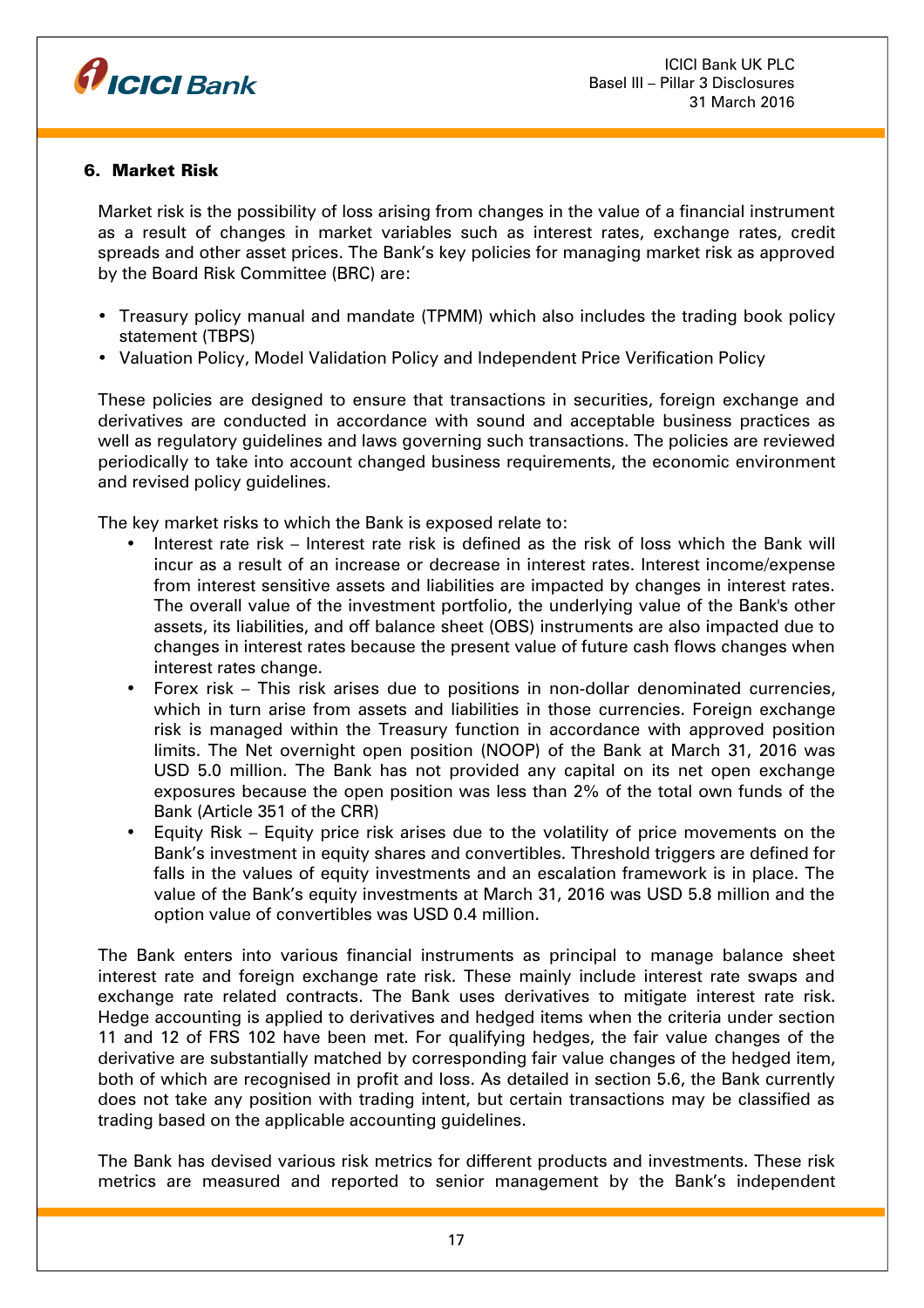

Treasury Control & Services Group (TCSG). Some of the risk metrics adopted by the Bank for monitoring its risks are value-at-risk (VaR), duration of equity (DoE), price value of basis point (PV01) and stop loss amongst others. The risk appetite of the Bank includes limits for these risk metrics.

VaR is calculated using a parametric approach at a 99% confidence level over a one day holding period. The total VAR for the Bank's trading book portfolio as at March 31, 2016 was USD 0.29 million. The maximum, average and minimum VAR during the year for the trading book portfolio was USD 0.34 million, USD 0.21 million and USD 0.11 million respectively.

In order to manage its interest rate risk in its banking book, the Bank has sets out various measurement process including use of re-pricing gap reports and estimation of the sensitivity of the NII to a range of interest rate change scenarios including a scenario of 200 basis points parallel movement in the yield curve (defined as - Earnings at Risk (EaR). The impact of an increase in interest rates on the Bank's net interest income as at March 31, 2016, assuming a parallel shift in the yield curve, has been set out in the following table:

|                 | <b>Equivalent in USD million</b>     |                                   |  |
|-----------------|--------------------------------------|-----------------------------------|--|
| <b>Currency</b> | <b>Impact on net interest income</b> |                                   |  |
|                 | <b>Increase in interest rates</b>    | <b>Increase in interest rates</b> |  |
|                 | by $100$ bps                         | by $200$ bps                      |  |
| <b>EUR</b>      | 1.40                                 | 3.15                              |  |
| <b>USD</b>      | 2.30                                 | 5.11                              |  |
| <b>GBP</b>      | 3.00                                 | 6.10                              |  |
| <b>Others</b>   | 0.07                                 | 0.14                              |  |
| <b>Total</b>    | 6.77                                 | 14.50                             |  |

The Bank also uses Duration of Equity ("DoE") as an all-encompassing measure, which takes into consideration duration and value of both assets and liabilities. DoE is a measure of interest rate sensitivity, which indicates the change in the market value of equity due to 1.0  $\%$ change in interest rates. Currently, a limit of  $+/-$  2.5 has been prescribed for overall DoE.

Further, in case of adverse movement of interest rate there may be some unrealised mark to market (MTM) impact on investment portfolio. The impact of an increase in interest rates on fixed income (fixed and floating rate) investments as at 31 March 2016, (broken down by currency) assuming a parallel shift in yield curve, has been set out in the following table:

#### Equivalent in USD million Currency Impact on reserves Increase in interest rates by 100 bps Increase in interest rates by 200 bps EUR 0.01 0.02 USD 5.45 10.90 GBP 0.03 0.05 Others 0.00 0.00 Total 5.49 10.97

## 18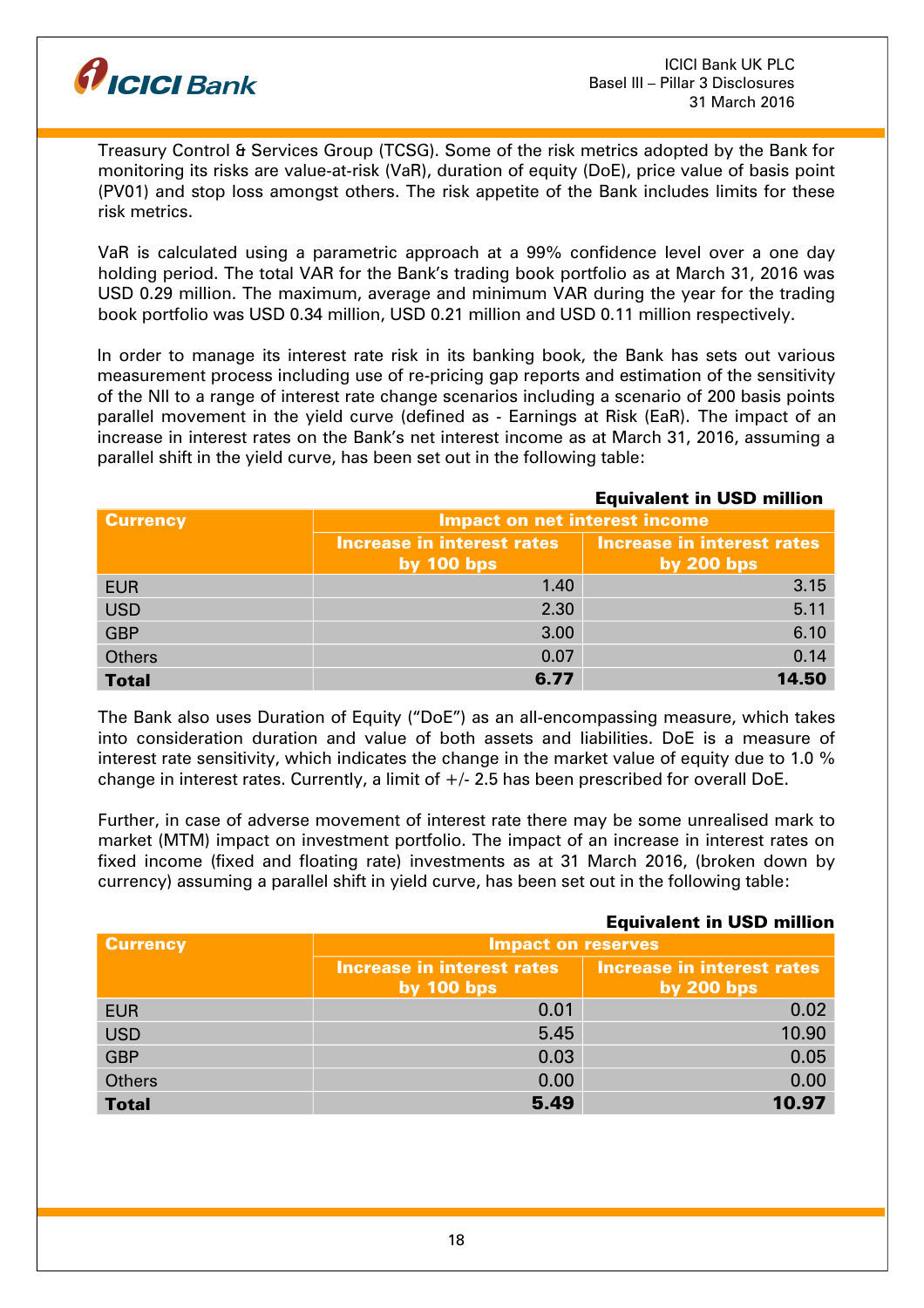

# 7. Operational risk

Operational risk is the risk of loss resulting from inadequate or failed internal processes, people, and systems or from external events. 'Compliance and legal' risk which is defined as the risk that arises from a failure or inability to comply with the laws, regulations or voluntary codes applicable to the financial services industry and 'conduct' risk, which includes risks arising from unfair treatment and delivering inappropriate outcomes to its customers, are also considered within the ambit of operational risk. The Bank has also identified outsourcing and information security risks as key operational risks affecting the Bank and has put in place effective controls including policies and procedure to manage and mitigate these risks.

The management of operational risk within the Bank is governed by the Operational Risk Management Policy (ORMP) which is reviewed and approved by the Board Risk Committee (BRC) on an annual basis. The Bank has determined and articulated Operational Risk Appetite (ORA) which has been defined as the acceptable maximum level of Operational Risk (OR) that the Bank is willing to accept in pursuit of its business objectives, taking into account of its stakeholders as well as regulatory requirements. It has been expressed both in quantitative and qualitative terms. The Bank has expressed its ORA as a percentage of a financial parameter of the Bank i.e. operating income and operating expenses based on the average level of losses for the previous years and has also taken into account the existing controls and expected future developments/ initiatives. The Bank has implemented it's Risk and Control Self-Assessment (RCSA) approach to identify and ensure effective control of its operational risks. The RCSAs along with Key Risk Indicators and collection and analysis of operational risk incidents are the tools implemented for systematic management of operational risk within the Bank.

A brief section on Operational Risk Management Framework including governance structure, various management and measurement tools currently implemented within the Bank is covered in the Annual Report of the Bank for the year ended March 31, 2016.

The Bank has adopted the Basic Indicator Approach for the purposes of calculating its operational risk capital charge as per Basel II. The Bank carries out an operational risk scenario analysis and stress testing exercise for assessing the adequacy of the operational risk capital charge. Various operational risk scenarios/events based on existing and external loss data, risks identified in RCSAs and internal audit reports, have been identified and assessed and some of which have been further amalgamated to create seven operational risk scenarios. Each of these scenarios are assessed for its probability and financial impact. For the purpose of stress testing, the adequacy of Pillar 1 capital has been assessed by comparing it to stress losses using three approaches. The detailed process is mentioned in "quantitative assessment of operational risk drivers" which is reviewed and the results are shared with the CORMAC and BRC on an annual basis.

The Bank has provided USD 14.0 million of capital towards the operational risk requirements.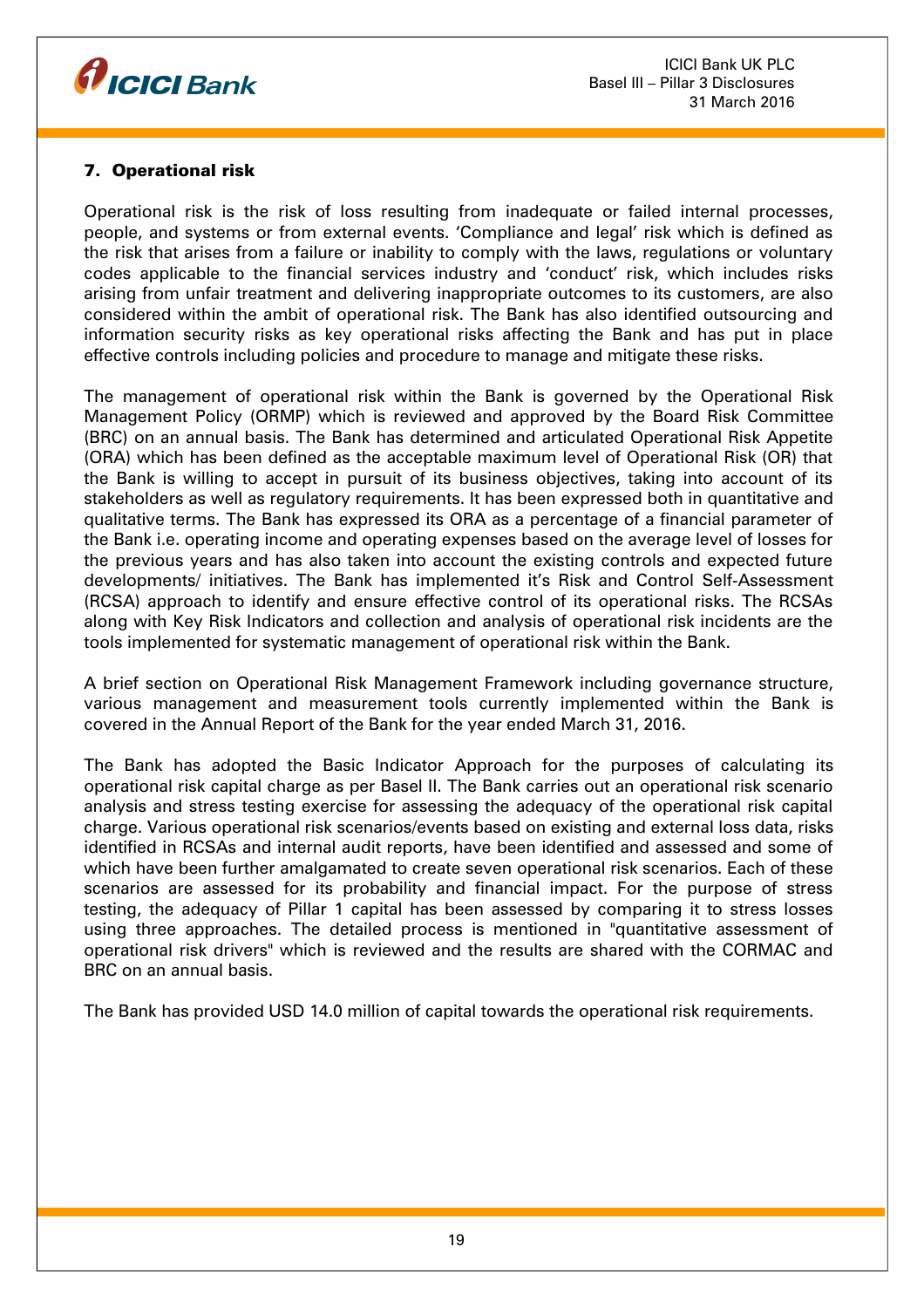

# 8. Liquidity Risk

Liquidity risk arises due to insufficient available cash flows including the potential difficulty of resorting to the financial markets in order to meet payment obligations. The Bank differentiates liquidity risk between funding liquidity risk and market liquidity risk. Funding liquidity risk is the risk that the Bank will not be able to efficiently meet cash flow requirements in a timely manner for its payment obligations including liability repayments, even under adverse conditions, and to fund all investment/lending opportunities, even under adverse conditions. Market liquidity refers to a Bank's ability to execute its transactions and to close out its positions at a fair market price. This may become difficult in certain market conditions either because of the underlying product itself or because of the Bank's own creditworthiness.

The Bank's liquidity risk management philosophy is to be able, even under adverse conditions, to meet all liability repayments on time and to fund all investment opportunities by raising sufficient funds either by increasing liabilities or by converting assets into cash expeditiously and at reasonable cost. The Bank maintains a diversified funding and the Bank also holds unencumbered, high quality liquid assets to protect against stress conditions. The Bank monitors and manages its overall liquidity risk appetite by ensuring that it maintains adequate liquid assets for projected stressed outflows under various scenarios and also ensures that its liquidity gap position is within the approved limit for the various time buckets. This framework is further augmented by defining risk limits for individual liquidity risk drivers. ALCO and BRC review these parameters on monthly and quarterly basis respectively.

The Bank has implemented the CRD IV liquidity guidelines as specified by PRA. As per the guidelines, the Bank has prepared an Internal Liquidity Adequacy Assessment Process (ILAAP) document outlining the liquidity risk appetite of the Bank. The ILAAP document sets out the framework used to ensure that the Bank maintains sufficient liquidity at all times, including periods of stress. This has been done through the robust liquidity stress testing under various identified scenarios. Under each scenario, the Bank assesses the behavior of each liquidity risk drivers and estimates the amount of liquidity required to mitigate net stress outflows. The results of the stress test are reported to the ALCO on a monthly basis and to the BRC & Board on a quarterly basis. Additionally, from October 1, 2015 the Bank maintains Liquidity Coverage Ratio (LCR) as stipulated by the PRA.

The Bank also has a liquidity contingency plan (LCP) which details the overall approach and actions the Bank would undertake in order to manage the Bank's liquidity position during stressed conditions.

Further information is provided in the Annual Report for the year ended March 31, 2016.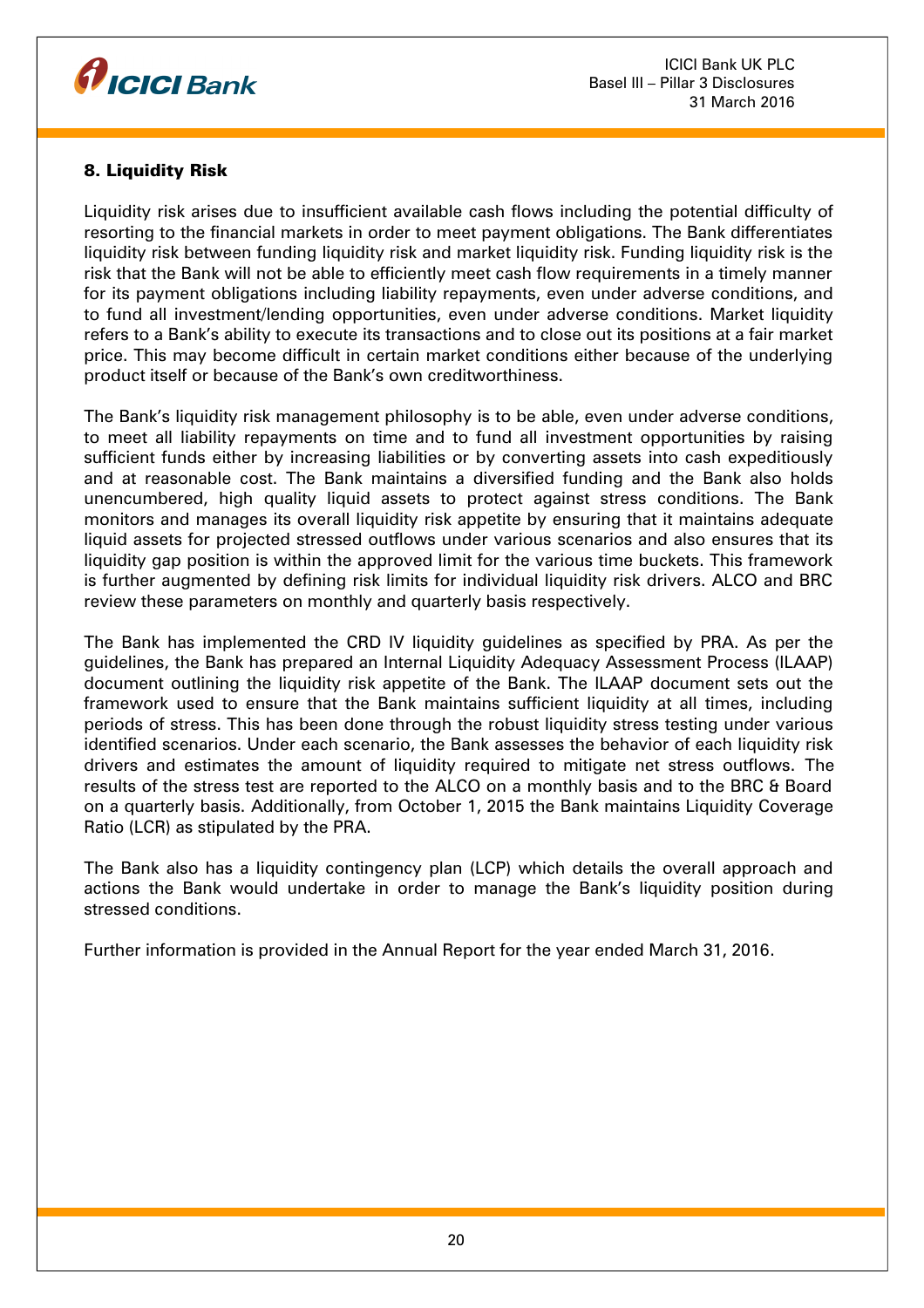

## 9. Risk Management and Governance framework

The Bank's corporate governance framework is based on an effective independent Board, the separation of the Board's supervisory role from the executive management of the Bank and the constitution of Board Committees to oversee critical areas and functions of executive management. The Board is committed to maintaining high standards of corporate governance. The Bank remained focused on maintaining strong governance and controls structure. The Bank has a total number of seven Non-Executive Directors on the Board, three of whom are representatives of the Bank's Parent, ICICI Bank Limited, and four are independent.

The Bank operates a first, second and third line of defence model including independent control groups such as Compliance, Risk, Internal Audit, Finance and Legal to facilitate independent evaluation, monitoring and reporting of various risks. These support groups function independently of the business groups and are represented at the various Committees.

Effective corporate governance and compliance is a prerequisite to achieving the Bank's strategic objectives. The Bank has maintained its focus on controls, governance, compliance and risk management to provide a sound foundation for the business and it continues to ensure embedding of a controls and compliance culture throughout the organization. This is achieved through appropriate training, maintaining adequate resources within the control groups commensurate with the Bank's operations, continuous strengthening of internal systems and processes and effective deployment of technology. Information technology is used as a strategic tool for the Bank's business operations, to gain a competitive advantage and to improve its overall productivity and efficiency.

The Bank's conduct risk philosophy is to look to develop and maintain long term relationships with its customers, based on openness, trust and fairness. It expects that the behaviour and motivation of every employee must be about good conduct and adherence to established controls to deliver fair and appropriate outcomes to our customers. The conduct risk philosophy builds on the work undertaken by the Bank on its Treating Customers Fairly (TCF) commitments. The Bank evaluates the impact of the changing regulatory requirements on an ongoing basis and is fully committed to establishing controls to deliver fair and appropriate outcomes for its customers.

The Bank has continued to operate within its defined conduct risk appetite. To meet its Conduct risk objectives and to have continuous governance and oversight over its conduct risk activities, the Bank has established Board Conduct Risk Committee ("BCRC") and a Compliance, Conduct and Operational Risk management Committee ("CORMAC"). Both Committees meet on a monthly basis and receive regular updates from both business and Compliance.

The Bank has adopted the governance framework in line with the corporate governance practices adopted by other UK financial institutions. The Board is assisted by its subcommittees, the Audit Committee, the Board Governance and Ethics Committee (BGEC), the Board Risk Committee (BRC), and the Board Credit Committee (BCC), and follows ICICI Group's overall risk management framework. The Board has delegated responsibility for the day-to-day management of the Bank to the Managing Director and Chief Executive Officer. In this role, the Managing Director and Chief Executive Officer is supported by the Management Committee, which he chairs. The Management Committee is supported by various other committees, which include the Executive Credit and Risk Committee (ECRC), the Asset Liability Management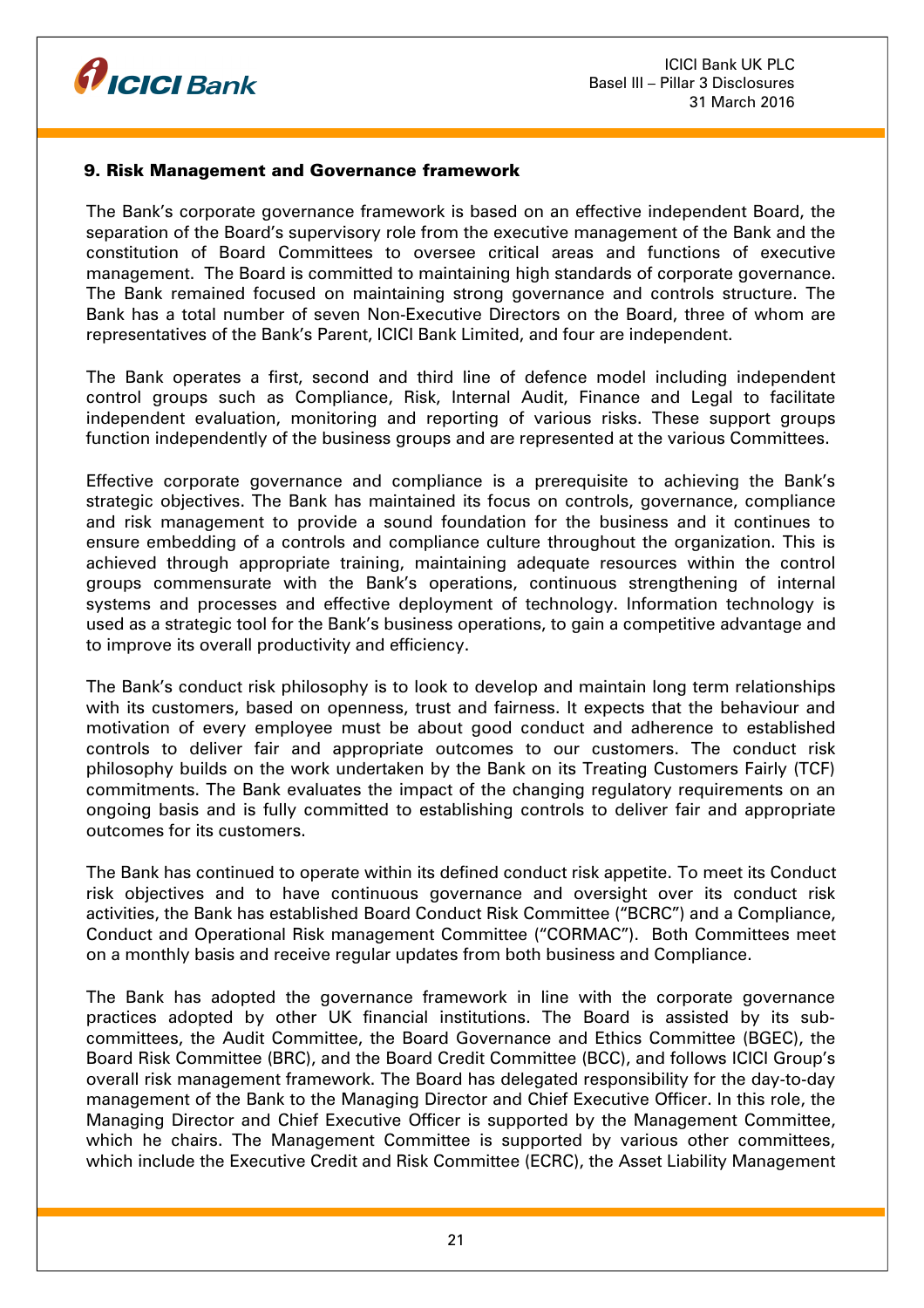

Committee (ALCO), the Compliance Conduct and Operational Risk Management Committee (CORMAC), and the Product and Process Approval Committee (PAC).

The Bank has a centralised Risk Management Group with a mandate to identify, assess and monitor all its principal risks in accordance with defined policies and procedures. The Risk Management Group is independent of the business units and the Head of Risk reports directly to the Managing Director and Chief Executive Officer, and also has reporting lines to the Risk Management Group of the Parent Bank and the Chairman of the Board Risk Committee.

The Bank has developed a risk appetite framework articulated within the broader context of the nature, scope, scale and complexity of the Bank's activities. The anchors on which the framework has been based include quantitative parameters such as capital, liquidity and earnings volatility as well as qualitative parameters such as conduct and reputational risk. The risk appetite statement has been further drilled down into portfolio-level limits, which include limits on country of risk and credit ratings of loans. The risk appetite framework and related limits are approved by the Board of Directors. The Risk Management Group of the Bank monitors adherence to the risk appetite framework and reports on it to the Board Risk Committee on a quarterly basis. The Bank's future business strategy takes cognizance of the risk appetite framework, so that the Bank will continue to operate within its risk appetite limits.

The Bank has developed a comprehensive risk management framework, covering all relevant risks in order to ensure that the key risks facing the Bank are clearly identified, understood, measured and monitored and that the policies and procedures established to address and control these risks are strictly adhered to. The outcomes of each of these risk management processes have been used to identify the material risks that the Bank is exposed to. The Bank is primarily exposed to credit risk, market risk (predominantly interest and exchange rate risk), liquidity risk and operational risk (including compliance, conduct, legal and reputational risk). The Bank's largest regulatory capital requirements arise from credit risk in its lending operations.

Further information is provided in the Annual Report for the year ended March 31, 2016.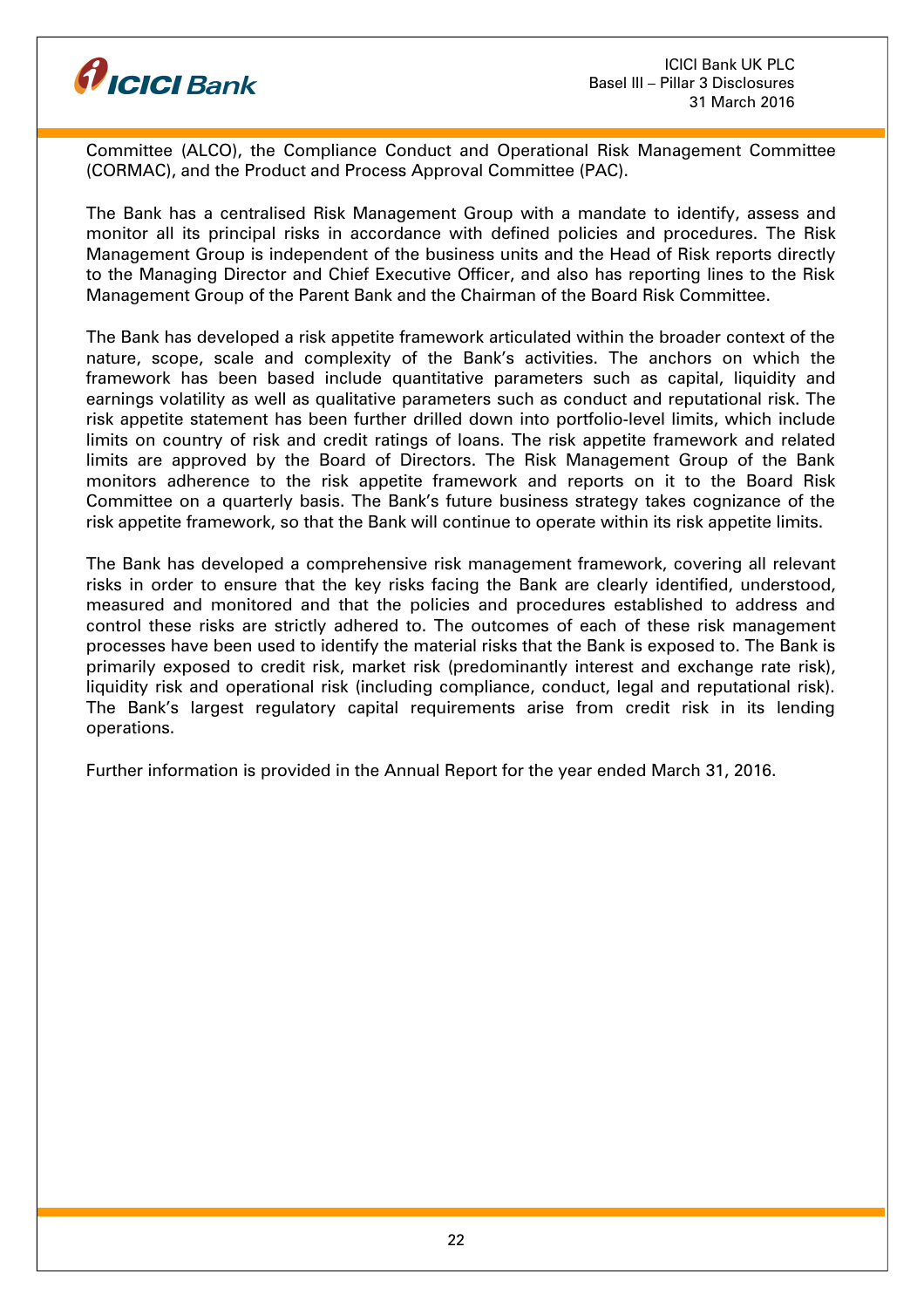

## 10. Remuneration disclosure

The Bank follows a conservative and comprehensive approach towards Rewards Management. The remuneration policy is approved by the Board Governance Committee (BGC).

## Governance & Board involvement

The BGC is responsible for the overview of the Remuneration Policy, governance of the remuneration of the Management Committee members, including the Managing Director & CEO of ICICI Bank UK Plc. The composition of the Committee is in line with the current regulatory recommendations such that the BGC is chaired by a Non Executive Director and none of its members hold an executive position with the Bank.

The BGC reviews the Bank's remuneration policy from time to time, ensuring that the same is in line with the Bank's strategy and the changing market dynamics. The BGC further ensures that the remuneration policy of the Bank conforms to the regulatory requirements.

## Performance and Pay

The Bank follows the balanced scorecard principle in designing its performance management system. Every employee of the Bank adopts a goal sheet, outlining his / her responsibilities and deliverables for the year. Adequate attention is paid to the goal sheets to ensure a balance of financial goals with non-financial goals. The non financial goals cover relevant areas of customer service, process improvement, adherence to risk and compliance norms and employee capability building. For senior and middle management employees, the weightage for financial goals does not exceed 50%.

Staff engaged in all control functions, including Compliance, Risk, Finance, Audit and others do not carry business profit targets in their goal sheets and hence are compensated independent of the business profit achievements. Their remuneration is dependent on achievement of key results in their respective domains. The performance bonus of all employees is strongly linked to the overall performance of the Bank and individual performance.

The Bank's revenue target is approved by the BGC, which periodically reviews the performance against the target and the means adopted to achieve said revenue target.

## Design and Structure of Remuneration

Employee remuneration takes into account a balanced mix of external market pay levels and internal equity. The remuneration of all employees is aligned to both financial and non-financial indicators of performance. Adequate attention is given to performance on parameters like customer service, process improvement, adherence to risk and compliance norms and employee capability building.

The Bank has a judicious and prudent approach to remuneration and does not use remuneration as the only lever to attract and retain employees. No single business or functional leader determines the remuneration structure. Good governance dictates a BGC approved and supervised remuneration approach. To ensure a comprehensive outlook in determining remuneration levels, the BGC comprises members who chair the various control committees of the Bank including Risk, Credit and Audit.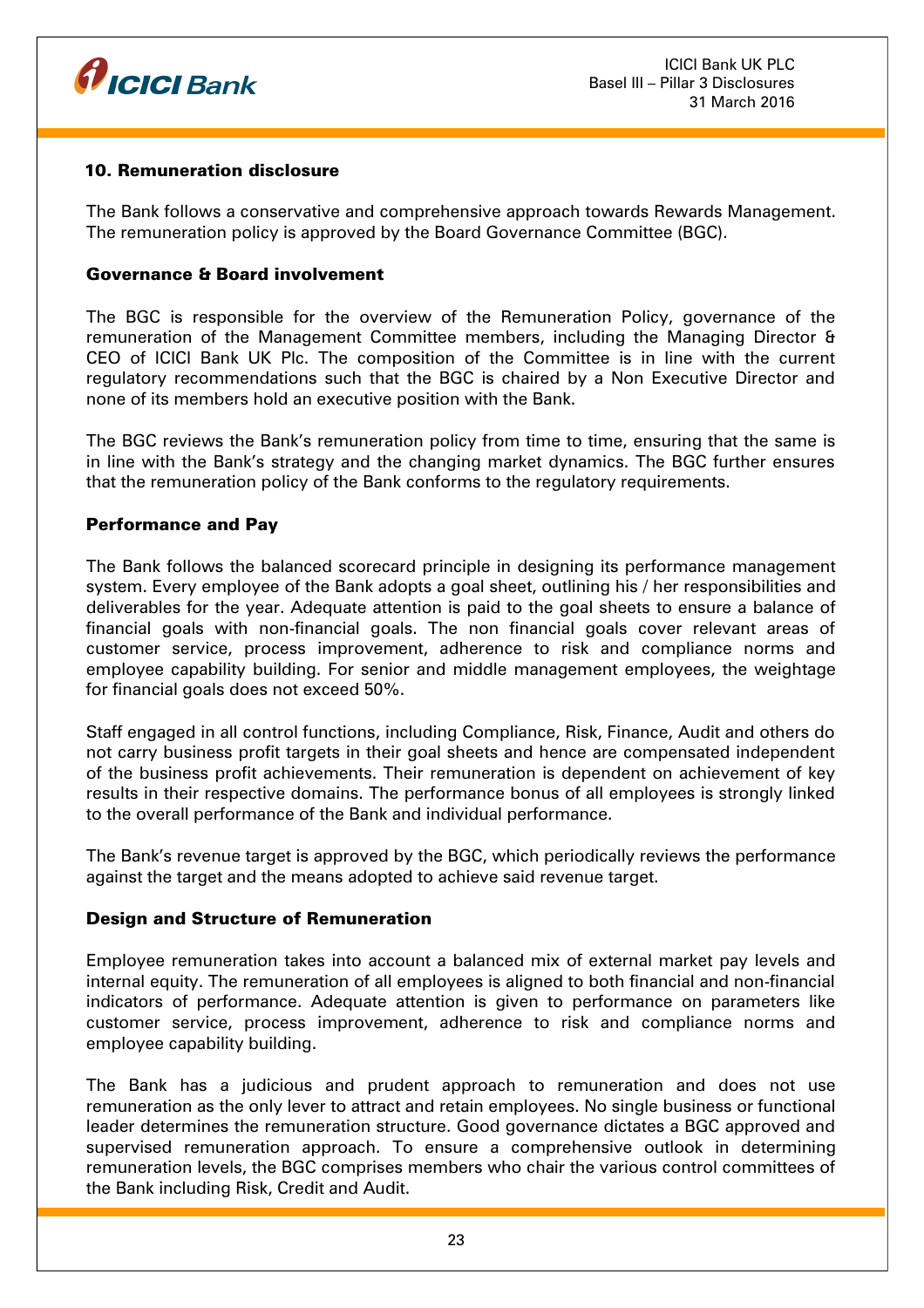

The performance bonus of all employees of the Bank is dependent on the performance of the Bank and individual performance ratings. The Bank does not encourage any kind of guaranteed bonus. The performance ratings based bonus distribution matrix is approved by the BGC and the Bank does not follow a business-wise bonus pool concept. No single individual determines the quantity of bonus available to a person. The performance rating of an individual is decided by skip level managers, in association with their HR managers. This ensures that an individual's payout as a percentage of one's base salary cannot be determined by any single person or factor.

While the BGC reviews and approves the remuneration and performance bonus approach followed for all employees, the Committee reviews the individual performance of the Managing Director & CEO and every member of the Management Committee. Based on each member's performance, the Committee approves the rate of bonus to be paid, the increments to be given, also factoring in the overall performance of the Bank.

Should the performance of the Bank be far below the expected levels, the Committee may also fix the annual bonus as 'nil' during the year-end review of performance.

## Deferral of variable component including risk adjustments

The total remuneration is a prudent mix of fixed pay and variable pay. The variable pay is higher at senior levels and lower at junior levels. The variable pay will consist of performance bonus and Employee Stock Options (ESOS).

At senior levels, the Bank pays up to 100% of the deferred variable pay in shares for a vesting period spanning three years or more. The quantum of variable pay is also dependent on compliance with performance norms, both financial and non-financial. This does not favour inappropriate risk-taking, thus aligning senior management interests with those of the shareholders. All unvested options are lapsed in the event of termination of a code staff member's employment for cause.

ESOS aims at achieving twin objectives of aligning senior and middle management remuneration to long term shareholder interests. This serves as a retention tool for employees identified as Talent (High Potential). ESOS also aims at aligning senior management behavior to the long-term view of the Bank's performance and to create individual stake in the Bank's success.

The vesting schedule of the ESOS is spread over a period of three years or more to fully realise the impact of the decisions taken at senior management levels and the real value created for the shareholders.

The Bank is not a listed company and the employees are granted options under the ESOS scheme of the parent company, ICICI Bank India Ltd. This scheme is approved by the shareholders of ICICI Bank India Ltd. The BGC evaluates the ESOS grant levels and the number of options granted to the MD & CEO and every member of the Management Committee.

The Bank follows a conservative approach to cash payouts of variable pay. The quantum of bonus for an employee does not exceed 70% of base salary and is paid on an annual basis. In the event of exceptional performance, if the quantum of bonus for an employee exceeds 50% of the base salary, then 60% will be paid upfront and 40% of bonus will be deferred over a period of three years.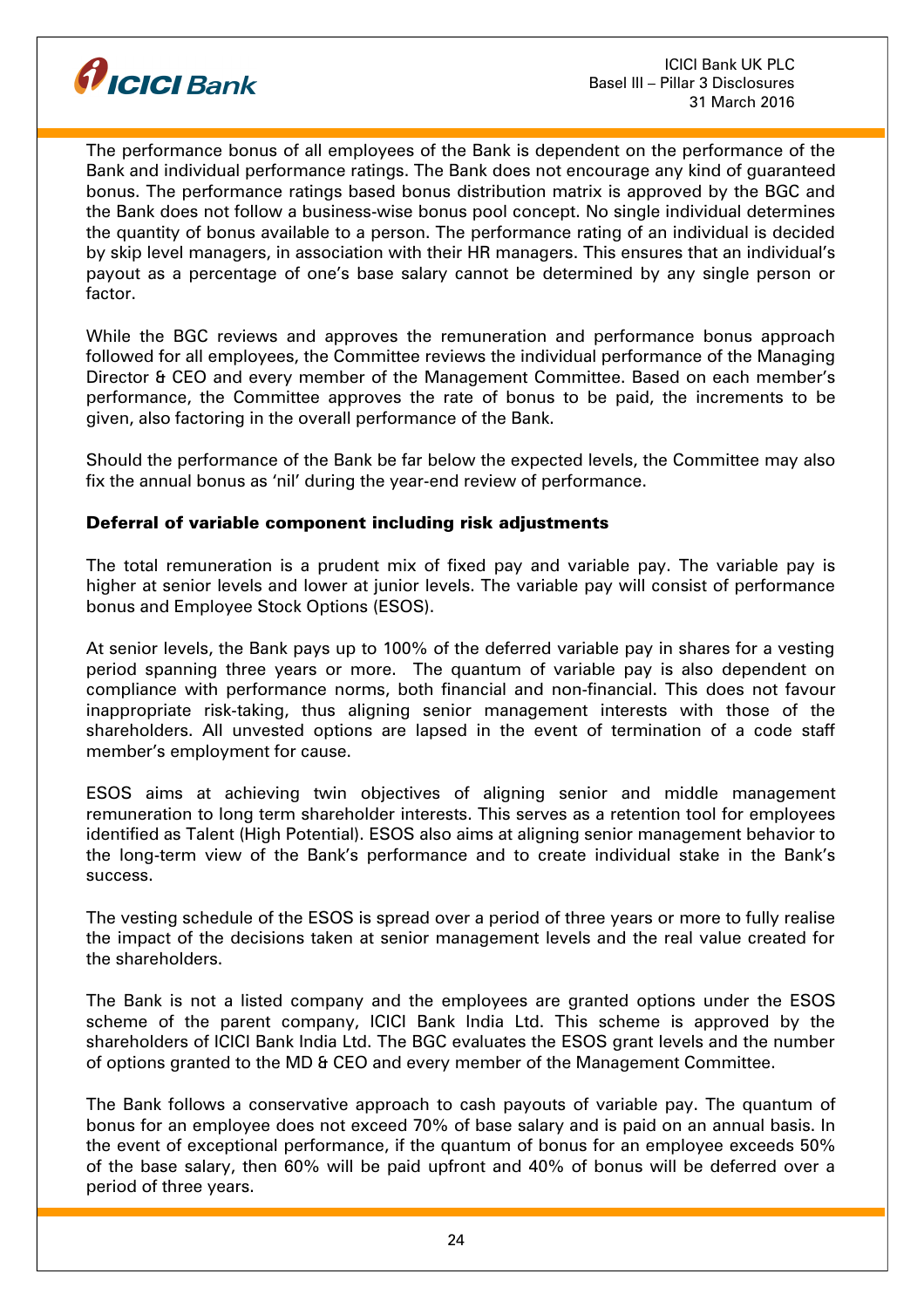

# Code Staff

The following employees of the Bank have been identified as Remuneration Code Staff:

- 1. Executive Senior Managers (Member of Management Committee).
- 2. Independent Non-Executive Directors of the Bank.